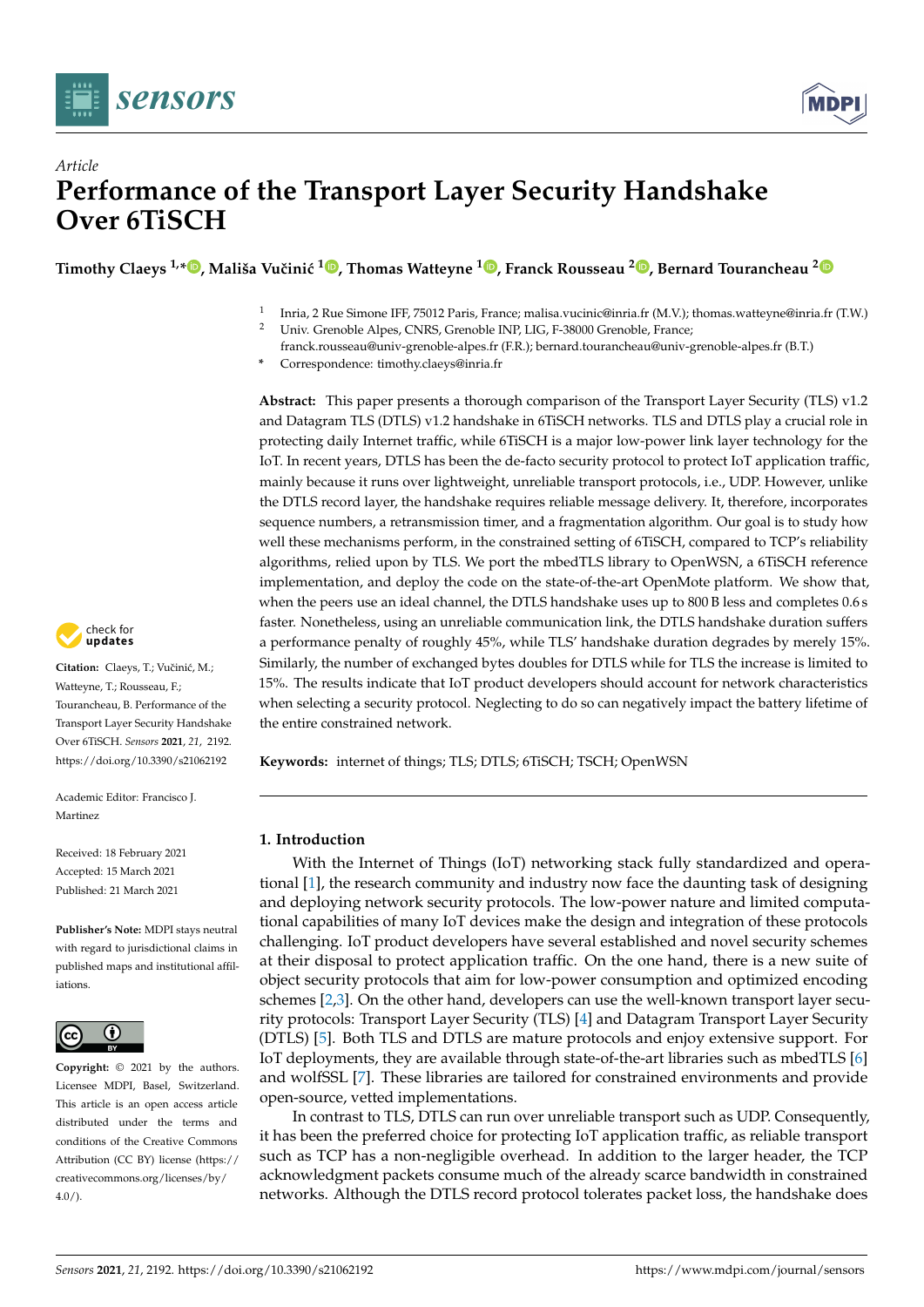require reliable message delivery. The handshake performs a key exchange to establish a shared secret between two peers. The record protocol then uses the secret to encrypt application traffic. The handshake is arguably the most demanding phase of the DTLS protocol because of the potentially large message sizes and its reliance on asymmetric cryptography. To obtain reliability during the handshake phase, DTLS implements multiple TCP-like features: it adds sequence numbers to the DTLS headers and employs a naive retransmission mechanism with back-off. DTLS also supports message fragmentation during the handshake to prevent oversized UDP datagrams that would otherwise result in IP fragmentation and potential packet loss.

In this article, we compare the network performance of the TLSv1.2 and DTLSv1.2 handshake in constrained environments. We undertake an experimental study of both handshake protocols when the messages travel over a multihop 6TiSCH network. The 6TiSCH specification is a core technology of the IoT. It extends the TSCH (Time-Slotted Channel Hopping) MAC layer specified in the IEEE802.15.4 amendment [\[8\]](#page-19-7) to be IPcompliant. Originally designed for industrial networks, TSCH has proven to yield robust and reliable end-to-end communication in a plethora of harsh environments [\[9\]](#page-19-8) while still minimizing energy consumption. We quantify how the reliability mechanisms in the DTLS handshake impact its performance in a 6TiSCH network, compared to the TLS handshake. We show that changes to the handshake message size or retransmission policy have a non-negligible impact on the operation of the 6TiSCH network. In the first part of this work, we ported the mbedTLS library on top of OpenWSN [\[10\]](#page-19-9), an open-source reference implementation of 6TiSCH. We run our code on the OpenMote platform, an open hardware initiative designed for low-power IEEE802.15.4 networks. We show that the reliability of the underlying communication link significantly impacts the performance of the TLS and DTLS handshake. In scenarios with 100% end-to-end reliability, the performance of the DTLS handshake is slightly better. It transmits between 500 B and 800 B less and completes approximately 0.6 s faster. However, when the end-to-end reliability deteriorates, the performance of DTLS degrades rapidly. If a transport layer packet has a 5% probability of getting lost, the median handshake duration for DTLS more than doubles, and it uses from  $\pm$ 37% to  $\pm$ 45% more bytes. TLS performance remains more stable. The handshake duration grows between  $\pm 10\%$  and  $\pm 15\%$ , and the number of exchanged bytes grows between  $\pm 2\%$  and  $\pm 15\%$ .

In the second part of the paper, we provide an insightful discussion on the results. We detail the different mechanisms at work which cause the performance discrepancy and explain how we can use the many TCP options to limit the TLS handshake and TCP overhead in constrained environments.

Finally, we propose an improvement for the TLS handshake. We make use of a Performance Enhancing Proxy (PEP) [\[11\]](#page-19-10) at the 6TiSCH network gateway to reduce the spurious retransmissions incurred by the high latency in 6TiSCH networks. The PEP reduces the number of exchanged bytes during the TLS handshake and the total duration of the TLS handshake.

The remainder of this article is organized as follows. Section [2](#page-2-0) provides the relevant background on 6TiSCH and the (D)TLS handshake protocol and lists the important differences between the TLS and DTLS handshake. Section [3](#page-7-0) presents the experiments and results. Section [4](#page-11-0) describes the different algorithms and mechanisms at work throughout the network stack to successfully complete the handshake, and identifies the root causes for the results obtained in Section [3.](#page-7-0) Based on the insights from the previous section, Section [5](#page-16-0) implements and evaluates the PEP setup for the TLS handshake. Section [6](#page-17-0) sheds some light on the changes in recently standardized TLSv1.3 and upcoming DTLSv1.3 specifications. Section [7](#page-17-1) discusses related works. Finally, Section [8](#page-18-0) concludes this article and presents avenues for future work.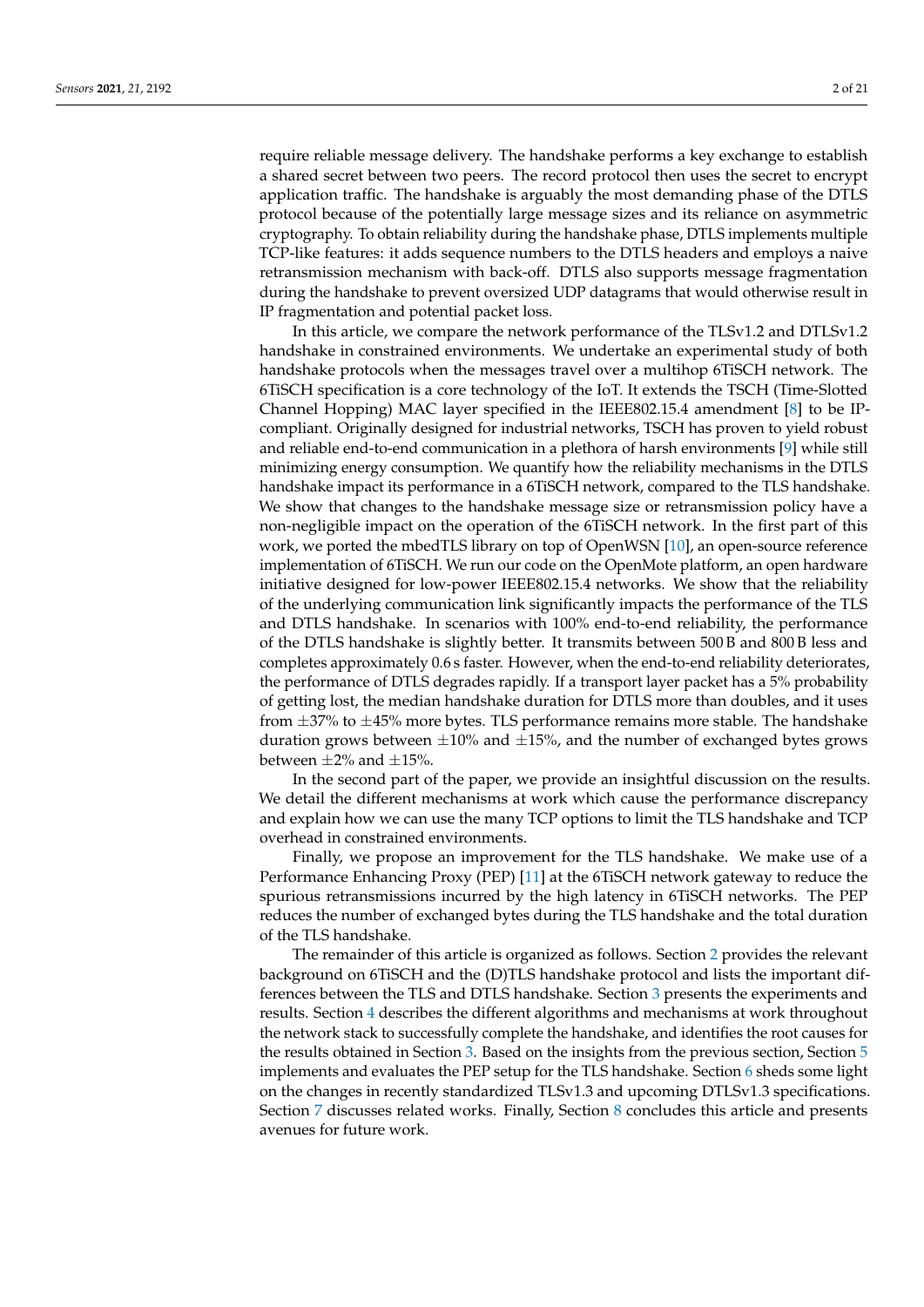## <span id="page-2-0"></span>**2. Background**

## *2.1. TSCH, 6TiSCH, and IPv6*

The IEEE802.15.4e amendment [\[12\]](#page-19-11) first standardized the TSCH mode. It uses a sparse time-slotted schedule, depicted in Figure [1,](#page-2-1) combined with channel hopping over 16 distinct frequencies to provide robust communication in multihop networks. Each TSCH device maintains its schedule. The schedule synchronizes the device's access to the wireless transmission medium and prevents collisions. Channel hopping provides frequency diversity in the crowded 2.4 GHz ISM band. The schedule consists of a repeating structure, called "slotframe". A slotframe, in turn, consists of a group of cells. The individual cells describe when the device should wake up to communicate with its neighbors and when it should sleep to save battery. There are three active cell types: transmission slots  $(Tx)$ , reception slots (Rx), and shared slots (TxRx). A single cell in the schedule is long enough to send a maximum length IEEE802.15.4 frame (127 B) and receive a short acknowledgment frame. While the exact duration of a cell is implementation-specific, 10 ms, 15 ms, and 20 ms are commonly used.

<span id="page-2-1"></span>

Figure 1. A typical TSCH schedule shared between device A and B, containing a Tx, an Rx, and a TxRx slot for communication.

To support dynamic traffic patterns on top of the TSCH schedule, the 6TiSCH Working Group (WG) designed the 6TiSCH Operation Sublayer (6top) Protocol (6P) [\[13\]](#page-19-12). 6P is a pairwise negotiation protocol that enables TSCH neighbors to allocate and delete cells in their schedules [\[14\]](#page-19-13). The protocol defines seven commands: *ADD*, *DELETE*, *RELOCATE*, *COUNT*, *LIST*, *SIGNAL*, and *CLEAR*. A device uses these commands to manipulate its neighbor's schedule and requests an increase or decrease of the available bandwidth. The Scheduling Function (SF), a separate module of the 6TiSCH specification, uses the 6P protocol to implement a specific TSCH cell allocation policy. The policy depends on the traffic patterns of the upper-layer protocols and applications. The 6TiSCH WG defined a default scheduling policy called Minimal Scheduling Function (MSF). MSF identifies two types of cells in the schedule: autonomous cells and managed cells. Nodes install autonomous cells to provide minimal bandwidth to their neighbors and managed cells to respond dynamically to a varying traffic load in the network.

6TiSCH networks are IPv6 compliant thanks to the IETF 6LoWPAN adaptation layer. The 6LoWPAN layer optimizes the limited IEEE802.15.4 payload space by compressing the headers of upper layers. It also defines mechanisms for the support of operations required in IPv6, such as neighbor discovery and address autoconfiguration. Since IPv6-compliant networks must be capable of handling IP packets with a payload of at least 1280 B [\[15\]](#page-19-14), 6LoWPAN specifies a fragmentation mechanism. The algorithm iterates over the IPv6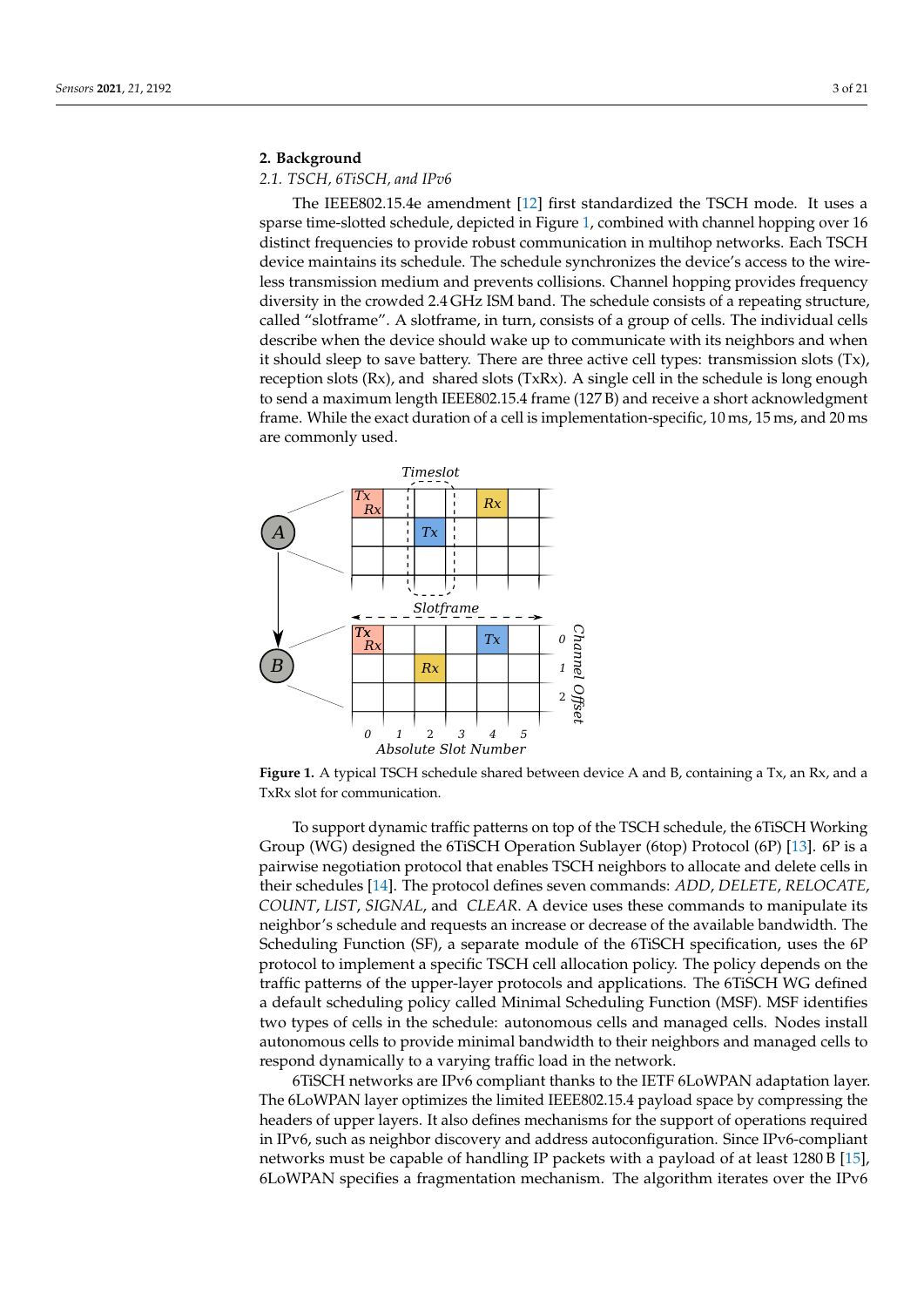packet and slices it into fragments according to the maximum frame size at the link layer, 127 B for IEEE802.15.4.

#### *2.2. Applicability of TCP in the IoT*

The main current transport layer protocols in IP-based IoT scenarios are UDP and TCP. Due to TCP's complexity, header size, acknowledgment packet overhead, and unsuitability for multicast traffic, many IoT deployments prefer UDP. However, the basic TCP protocol is extendable with many options. Through careful selection of several TCP options, an implementation can become more lightweight [\[16\]](#page-19-15). The Lightweight Implementation Guide (LWIG) group at the IETF defined a set of TCP options to improve TCP's performance in constrained networks [\[16\]](#page-19-15). Here, we briefly describe the options we use during our performance evaluation.

#### 2.2.1. Maximum Segment Size

During the TCP handshake a host can announce the maximum TCP segment size it can accept. The host can arbitrarily choose the value of the Maximum Segment Size (MSS). The option does not incur any additional overhead in the TCP header. Smaller segment sizes are useful when constrained devices only have limited memory resources. Long segments require not only big TCP send and receive buffers but also increase the 6LoWPAN fragmentation rate. Constrained devices need to allocate additional buffers to store the 6LoWPAN fragments; the loss of a single fragment causes a retransmission of the entire TCP segment.

#### 2.2.2. Selective Acknowledgments

Selective Acknowledgments (SACK) allow the receiving peer to precisely indicate in its acknowledgment packet which TCP segments were not received. A single SACK block adds 10 B to an acknowledgment packet, and it specifies the TCP sequence numbers of the missing data. This option is only useful when the sender has multiple unacknowledged segments in flight. Upon reception of a SACK, the sender creates a new TCP segment that contains only the data the receiver has requested.

## 2.2.3. Delayed Acknowledgements

Default TCP operation requires a corresponding acknowledgment for every received segment. Delayed acknowledgments try to reduce the number of acknowledgment packets on the wire. In a stream of full-sized segments, the receiver can delay the transmission of an acknowledgment. It can wait for the next segment to arrive. The delayed acknowledgment then acknowledges both segments cumulatively. There should be an acknowledgment for at least every second segment. In addition, the delay should not extend more than  $0.5 s$  [\[17\]](#page-19-16).

#### 2.2.4. Nagle's Algorithm

Nagle's algorithm [\[18\]](#page-19-17), shown in Algorithm [1,](#page-3-0) limits the amount of data in flight to a single full-sized segment (=MSS) unless another full-sized segment is available for transmission.

<span id="page-3-0"></span>

|    | <b>Algorithm 1</b> Nagle's Algorithm            |  |  |  |  |  |  |  |  |
|----|-------------------------------------------------|--|--|--|--|--|--|--|--|
|    | 1: <b>procedure</b> $ext{TRANSMIT}(D)$          |  |  |  |  |  |  |  |  |
| 2: | if window size $>=$ MSS and $ D $ $>=$ MSS then |  |  |  |  |  |  |  |  |
| 3: | Send(D)                                         |  |  |  |  |  |  |  |  |
| 4: | else                                            |  |  |  |  |  |  |  |  |
| 5: | if data in flight then                          |  |  |  |  |  |  |  |  |
| 6: | Queue $(D)$                                     |  |  |  |  |  |  |  |  |
| 7: | else                                            |  |  |  |  |  |  |  |  |
| 8: | Send(D)                                         |  |  |  |  |  |  |  |  |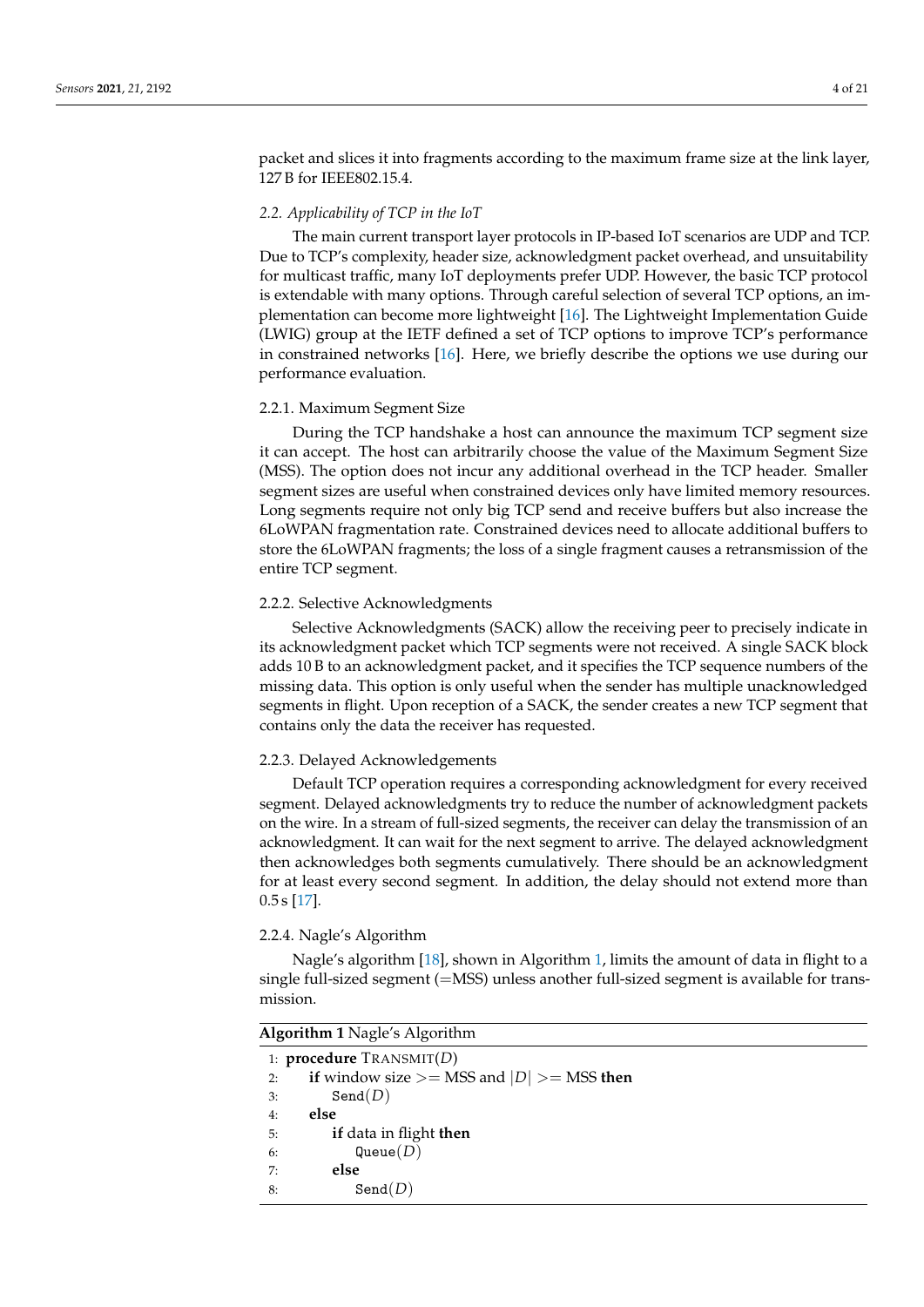Constrained devices typically use statically-allocated packet buffers. If the MSS value corresponds to the internal packet buffer size, Nagle's algorithm ensures that the buffers are utilized at maximum efficiency. Without Nagle, many small segments could occupy buffer spaces foreseen for larger TCP segments, thereby wasting RAM.

## *2.3. The (D)TLS Handshake Protocol*

Both TLSv1.2 and DTLSv1.2 are hybrid cryptosystems. They combine symmetric-key cryptography (for bulk encryption of application traffic) and public-key cryptography (to establish keys for the symmetric algorithms) in a single protocol. They consist of four subprotocols: the record protocol, the handshake protocol, the change cipher specification, and the alert protocol. The record layer encapsulates the three other subprotocols. The RFCs specifying (D)TLSv1.2 [\[4,](#page-19-3)[5\]](#page-19-4) also use the term fragment to refer to the body of a record layer message. To avoid confusion with messages that are the explicit result of a fragmentation mechanism—possibly on other layers of the networking stack—in this article we use the term record fragment to denote the body of a record layer message.

## Handshake Flow

The handshake protocol is responsible for negotiating a session that contains a session identifier, an optional peer certificate (X.509v3), a compression method, a cipher suite, a master secret, and a boolean value stating if the session is resumable. The handshake happens in different phases. We illustrated the message flow in Figure [2.](#page-4-0)

Initially, the peers exchange hello messages (*ClientHello* and *ServerHello*) to agree on a compression method and cryptographic algorithms. The messages also contain randomness and state the support for session resumption. The client can request additional functionalities by including extensions in its hello message.

<span id="page-4-0"></span>

**Figure 2.** The (D)TLS handshake protocol. The initial two messages are only available when DTLS enforces Denial-of-Service protection.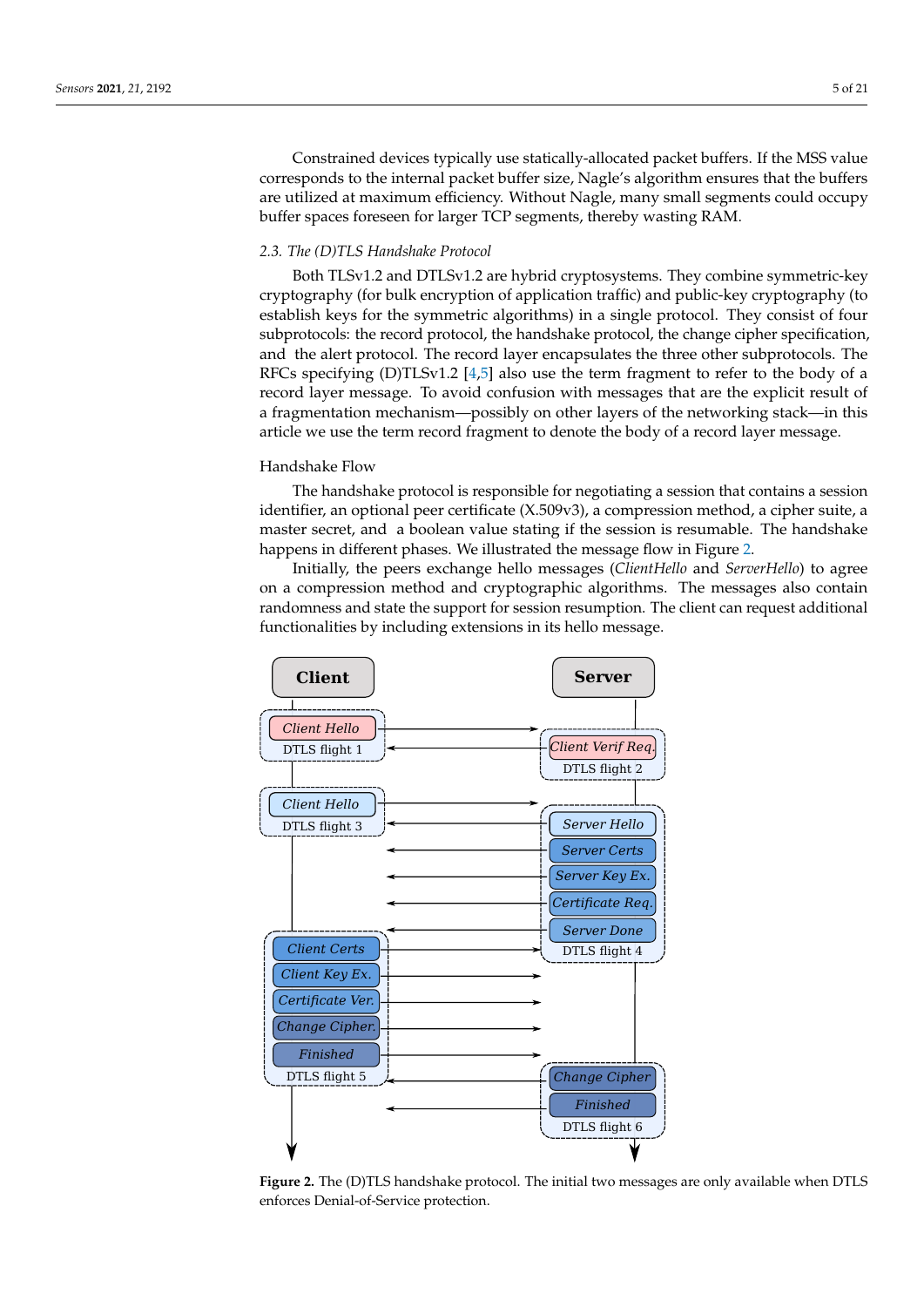In the second phase, the peers transfer cryptographic parameters to derive the shared master secret. They also swap credential information to perform (mutual) authentication. Depending on the authentication method and the selected cipher suite, for example, when they use ECDHE\_ECDSA as a key exchange method, the server sends a *ServerCertificate* message. This message contains a list of X.509v3 certificates. The first certificate in the chain is the server's certificate, the last one is a self-signed certificate, potentially from a root Certificate Authority (CA), and represents the trust anchor. TLS and DTLS also support Pre-shared key (PSK) and raw public key (RPK) authentication. Following the server's certificate chain and if the client and the server negotiated an ephemeral key exchange mechanism, the server sends a *ServerKeyExchange* message. In the case of a static key exchange algorithm, the client already has all the information necessary to continue with the key establishment. When the server wishes to perform mutual authentication, the server requests a client certificate through a *CertificateRequest* message. The server then notifies the client with the *ServerDone* message that it is done sending. In response to a *CertificateRequest* message, the client immediately sends its certificate chain. The client then follows up with the *ClientKeyExchange* and the *CertificateVerify* messages. The last two messages provide the server with the client's key share and a signature calculated with the client's private key over the message transcript. The server can verify the authenticity of the client and derive the shared master secret.

In the final phase of the handshake protocol, the client sends a *ChangeCipherSpec* message, indicating that the newly derived session key was installed. This message must arrive before the client's last message, the *Finished message*. The latter contains the shared master secret, a string, and a hash of the entire handshake encrypted with the negotiated encryption algorithm and the new session key. The server responds with its *ChangeCipherSpec* message and *Finished* message. The final round-trip allows both peers to verify all handshake steps were successful.

#### *2.4. Differences between TLS and DTLS*

TLS and DTLS follow the same protocol flow as depicted in Figure [2.](#page-4-0) However, there are some significant adjustments to DTLS due to the unreliability of the UDP transport layer.

#### 2.4.1. Record Layer Changes

The DTLS record layer header has two additional fields compared to TLS. An epoch field and a sequence number field called the Record Sequence Number (RSN). Endpoints use epoch numbers to determine which cipher suite protected the record fragment. The endpoints increment the epoch numbers on each *ChangeCipherSpec* message. Epoch numbers resolve the ambiguity situation when data loss occurs during a session renegotiation or when multiple handshakes happen in close succession. TLS employs implicit sequence numbers for replay protection. The Message Authentication Code (MAC) over the TLS records also incorporates the sequence numbers. RSNs play a similar role in DTLS but are explicitly specified since records can get lost or delivered out-of-order. The DTLS record layer combines the RSN and the epoch number in a single 64-bit value while computing the MAC. DTLS increments the RSNs for each record and resets them to zero whenever the cipher state rolls over due to a session renegotiation. Implementations must therefore make sure the RSN/epoch pair is unique. DTLS can optionally perform replay detection by using the sliding window mechanism (defined in RFC 2401 [\[19\]](#page-19-18)).

DTLS records must fit into a single UDP datagram to prevent buffering of incomplete records on the DTLS record layer [\[20\]](#page-19-19). At the same size, DTLS records should not trigger IP fragmentation along the way. Loss of a single IP fragment would result in the loss of the entire datagram. In addition, Network Address Translation (NAT) devices and firewalls might drop IP fragments; IPv6 does no longer supports IP fragmentation by default. The DTLS specification [\[5\]](#page-19-4) states that it is the responsibility of the application to perform Path Maximum Transmission Unit (PMTU) discovery, but caution is advised due to the following reasons: (1) the DTLS record framing expands the datagram size thereby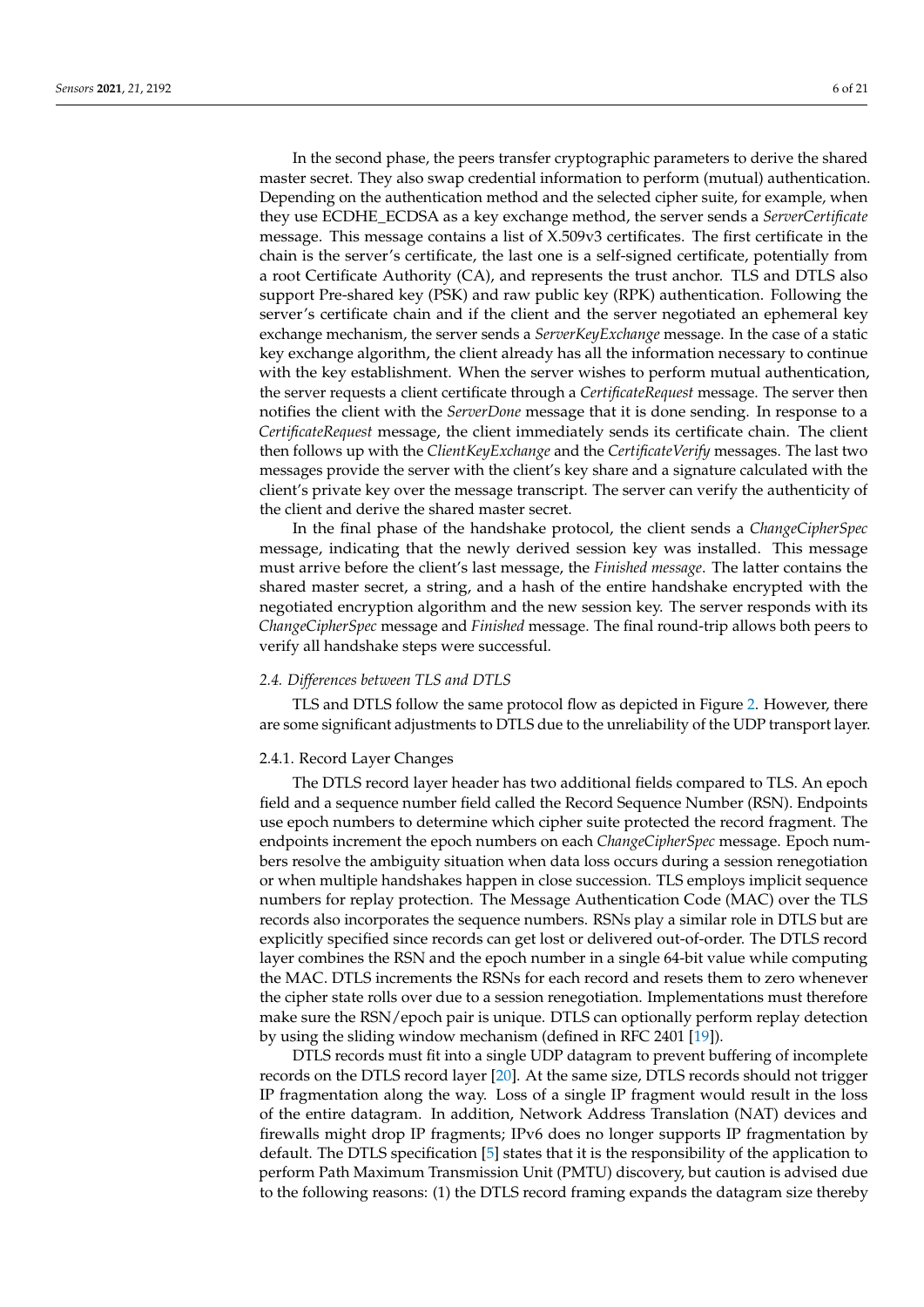lowering the effective PMTU from the application's perspective, (2) DTLS handshake message can easily exceed the MTU. TLS does not suffer from these limitations since TCP treats the TLS records as a byte stream and can thus create arbitrarily-sized segments (potentially limited by the MSS option).

It is noteworthy that both TLS and DTLS support an extension that can explicitly limit the size of the record fragments, called Maximum Fragment Length (MFL) extension. When negotiated, MFL limits the size of the record fragments to either 512 B, 1024 B, 2048 B, or 4096 B. It is, however, not widely support by TLS servers.

## 2.4.2. Handshake Protocol Changes

The unreliability of the transport layer had a major impact on the design of the DTLS handshake protocol. Unlike application data, the handshake protocol must exchange its messages reliably to derive a shared security context successfully. Therefore, the DTLS handshake protocol implements some of the mechanisms we can find in TCP. The handshake protocol uses a retransmission mechanism and message sequence numbers. Note that the handshake message sequence numbers are independent of the record layer sequence numbers.

The retransmission operation works as follows. The DTLS handshake is divided into multiple flights, see Figure [2.](#page-4-0) Each time one of the endpoints sends an entire flight, it arms a timer. If the timer expires before the endpoint has received an answer, it resends the full previous flight. Since neither UDP nor DTLS uses acknowledgment packets, it not possible to inform the endpoint which individual DTLS messages inside the flight were received well and which ones got lost. Therefore, DTLS retransmits the entire flight. The default start timeout value is 1 s; it doubles each time the transmission fails, maxing out at 60 s. Handshake messages can grow larger than the Path Maximum Transmission Unit (PMTU) mostly due to long certificate chains. To prevent IP fragmentation, the DTLS handshake layer supports fragmentation. The handshake header has a fragment offset field and fragment length field to perform reassembly at the receiver side, see Figure [3.](#page-6-0)

<span id="page-6-0"></span>

|       | <b>Record Laver Header</b> |        |                 |        |       |        |                    | <b>Handshake Laver Header</b> |               |                |
|-------|----------------------------|--------|-----------------|--------|-------|--------|--------------------|-------------------------------|---------------|----------------|
| Type  | Version                    | Epoch  | Sequence Number | Len    | Type  | Lenath | Sequence<br>Number | Fragment<br>Offset            | Fragment Len. | <b>Pavload</b> |
| 8 bit | 16 bit                     | 16 bit | 48 bit          | 16 bit | 8 bit | 16 bit | 16 bit             | 24 bit.                       | 24 bit        |                |

**Figure 3.** Illustration of the DTLS headers for a handshake message. In the record layer header, DTLS adds the epoch and sequence number fields. In the handshake header, DTLS adds sequence numbers, a fragment offset, and fragment length.

DTLS uses a connectionless transport protocol, which makes it vulnerable to two types of Denial-of-Service (DoS) attacks. The first attack is a resource consumption attack. A large number of malicious clients send *ClientHello* packets to exhaust the resources of the server. The second attack is an amplification attack. Malicious clients spoof the IP address of a victim device and send *ClientHello* messages to the server. The server then responds with the next DTLS flight (containing the *ServerHello*, *ServerCertificate*, *ServerKeyExchange*, and *ServerDone* messages), potentially overwhelming the victim device. To mitigate these attacks, DTLS optionally uses a cookie exchange technique. At the start of the handshake protocol, the client must replay a cookie provided by the server to demonstrate that it can receive packets at its claimed IP address. The cookie exchange adds one full Round-Trip Time (RTT) to the DTLS handshake latency compared to TLS. Figure [2](#page-4-0) depicts the technique in the first two messages. TLS does not suffer from the described attacks since the TCP handshake occurs before the client sends the first TLS message. It automatically detects address spoofing.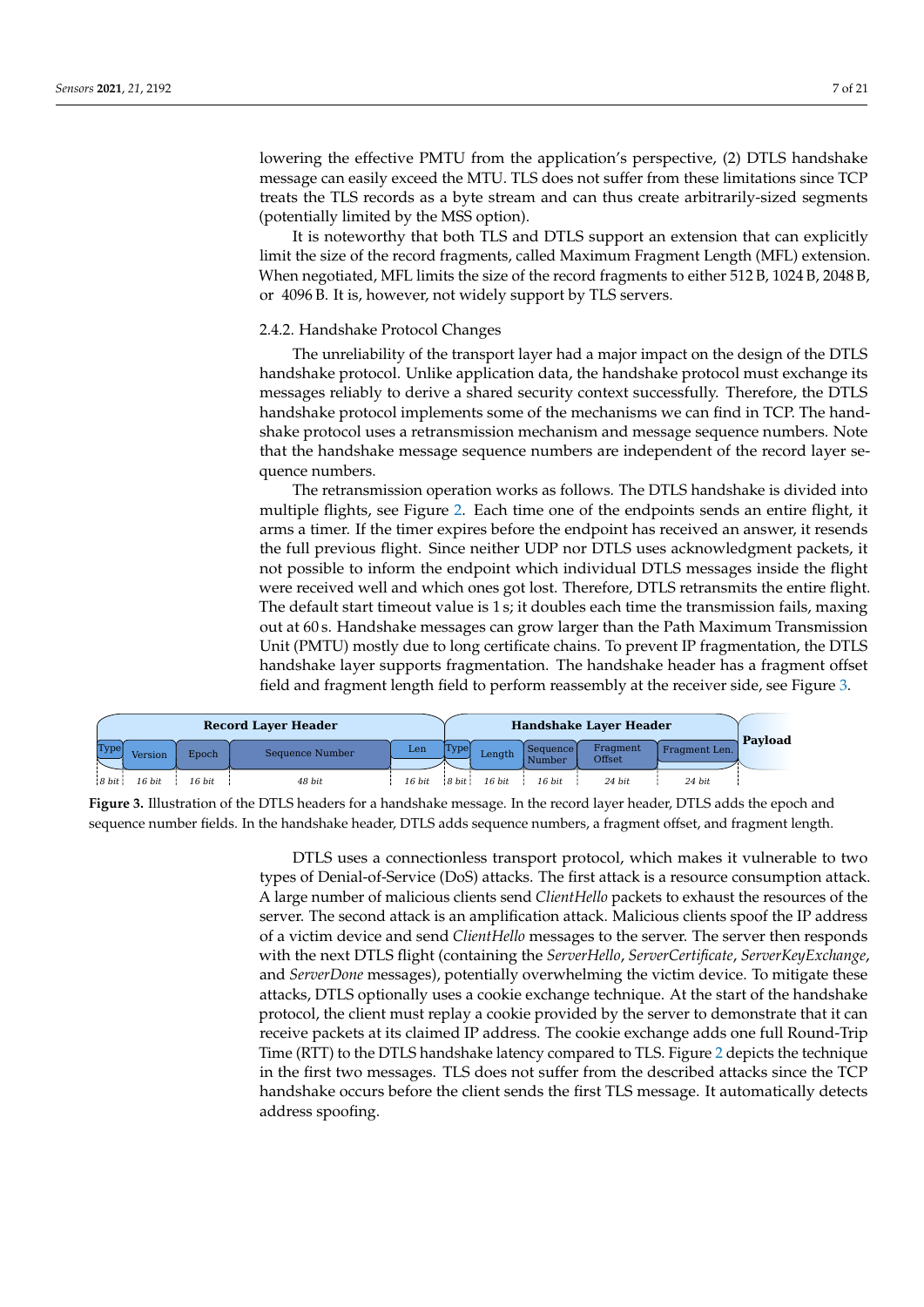# <span id="page-7-0"></span>**3. Handshake Performance Measurements**

## *3.1. Setup*

We consider the setting where a constrained 6TiSCH device, acting as a (D)TLS client, connects to a powerful (D)TLS server, see Figure [4.](#page-7-1) The constrained device uses the OpenWSN stack [\[10\]](#page-19-9); the powerful host uses the out-of-the-box Linux networking stack. The TCP/IP network stack of the server is unmodified and is unaware it is communicating with a constrained device. The (D)TLS handshake always uses mutual authentication through the exchange of certificates. The certificate chains contain only one X.509 certificate. The received certificate matches with a stored root certificate, acting as a trust anchor for authentication.

To obtain experimental results on the performance of the (D)TLS handshake on top of 6TiSCH, we port mbedTLS to the OpenWSN project. We implemented 6LoWPAN fragmentation and the TCP protocol for the OpenWSN stack. We designed two abstraction layers, called opendtls and opentls, which function as wrappers around the mbedTLS library and allow OpenWSN applications to trigger the handshake protocol.

<span id="page-7-1"></span>

**Figure 4.** Experimental setup.

We perform several experiments using different sets of configuration parameters for the 6TiSCH network and (D)TLS stack to assess the impact on the handshake performance. We principally evaluate two performance characteristics: the number of exchanged bytes measured at the physical layer—and the handshake duration. Unless noted otherwise, we use the configuration depicted in Table [1.](#page-7-2)

<span id="page-7-2"></span>**Table 1.** 6TiSCH and (D)TLS configuration.

| Parameter        | Value                                           |
|------------------|-------------------------------------------------|
| Cipher suite     | TLS_ECDHE_ECDSA_WITH_AES_128_CCM_SHA256         |
| Curve            | SECP192R1                                       |
| DTLS timeout     | 3s                                              |
| Authentication   | Mutual (single certificate in chain)            |
| Scheduling func. | Minimal Scheduling Function (MSF)               |
| Slotframe length | 5                                               |
| Duty cycle       | $100\%$                                         |
| Cells            | 1 Shared TxRx, 1 autonomous Rx, 3 managed cells |
| Topology         | Single hop                                      |
| TCP options      | MSS, Nagle, SACK, and Delayed ACKs              |
| UDP header size  | Compressed to 4 B with 6LoWPAN                  |

We use the OpenMote hardware platform to perform our experiments. The OpenMote features the CC2538 SoC [\[21\]](#page-19-20), which has 32 KiB of SRAM and a 32 MHz ARM Cortex-M3 processor. Additionally, it provides a cryptographic coprocessor for AES and SHA functions and an acceleration engine for several big integer and elliptic curve operations. Figure [4](#page-7-1) shows the experimental setup. The root node of the 6TiSCH network connects through a serial interface to a PC implementing the network gateway.

The OpenWSN project also provides the gateway software, called OpenVisualizer, to connect the mesh network to the Internet. It implements 6LoWPAN compression,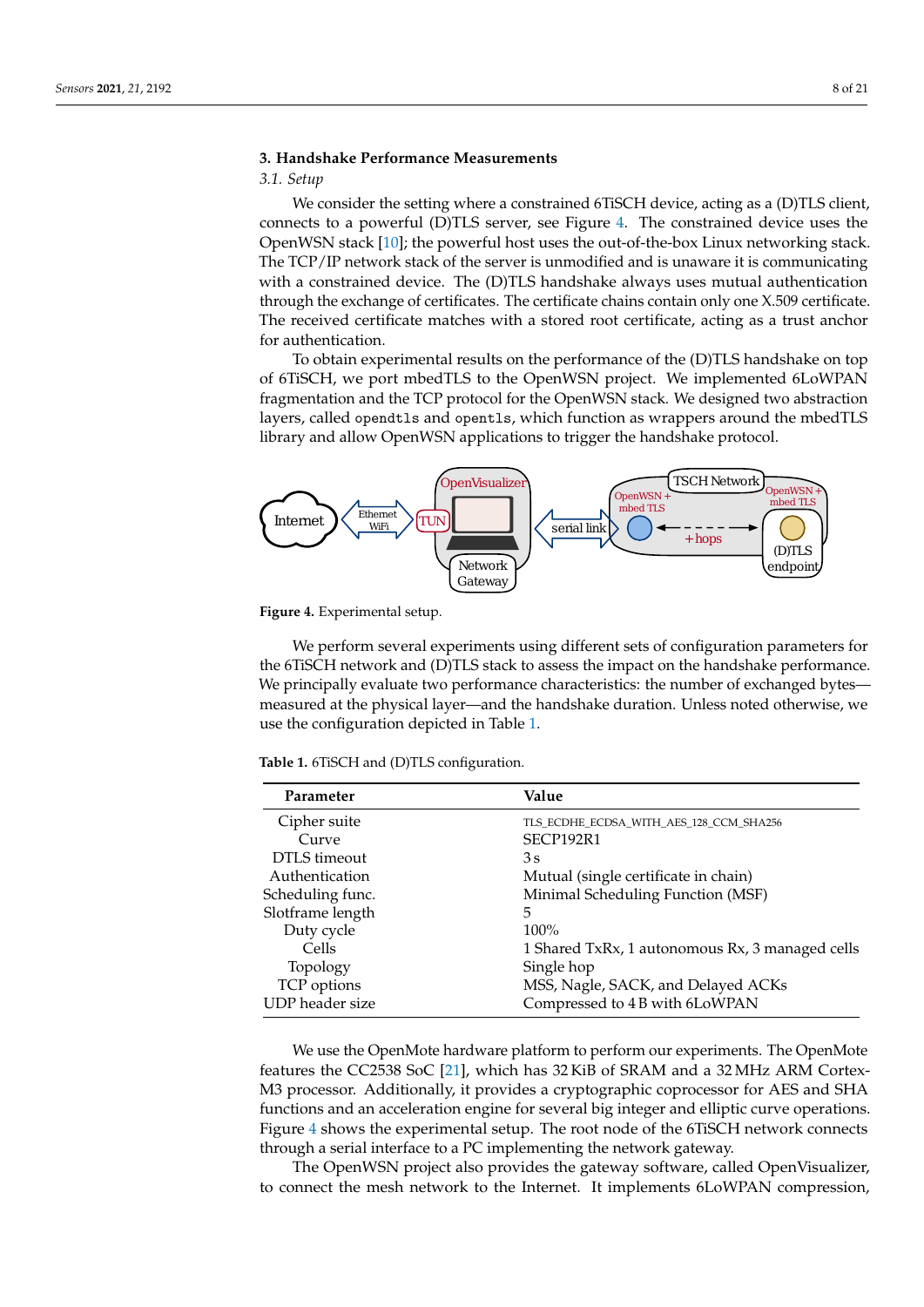decompression, fragmentation, and reassembly of packets. It uses a tun interface to inject packets into the kernel of the PC and route them to their final destination.

## *3.2. Network Stack Configuration*

#### 3.2.1. Maximum Transmission Unit and Handshake Message Size

We start investigating the impact of the handshake message size. Sizeable handshake messages lead to large IPv6 packets which are then fragmented in several 6LoWPAN fragments. Both the TLS/TCP and DTLS/UDP stack can set an upper bound for the handshake message size by activating the MFL extension. TLS can also use the MSS option provided by TCP to limit the TCP segment size. IPv6-compliant IoT devices should support an MTU of 1280 B [\[15\]](#page-19-14). However, the tight memory constraints on low-power IoT devices make this a challenging requirement. For the OpenMote platform, the combined RAM usage of OpenWSN, TCP, and mbedTLS only allows IPv6 packets with a maximum payload size of 864 B. When we use UDP instead of TCP, the software stack can support IPv6 packets with a maximum payload of 1377 B. Table [2](#page-8-0) shows the handshake duration and the total number of exchanged bytes between both endpoints to establish a secure connection. We count all the incoming and outgoing bytes on the physical layer that are part of the handshake, i.e., IEEE802.15.4 frames containing handshake data and TCP control packets.

<span id="page-8-0"></span>

| <b>Table 2.</b> Impact of the Maximum Transmission Unit (MTU) on the (D)TLS handshake. |  |  |  |  |
|----------------------------------------------------------------------------------------|--|--|--|--|
|----------------------------------------------------------------------------------------|--|--|--|--|

| <b>SSL</b>  | Negotiated [B] |            | MTU[B] |       | Latency [s] | <b>Bytes</b> [B] |          | <b>Nagle</b> |
|-------------|----------------|------------|--------|-------|-------------|------------------|----------|--------------|
|             | <b>MSS</b>     | <b>MFL</b> |        | $\mu$ | $\sigma$    | μ                | $\sigma$ |              |
|             | 844            |            | 864    | 4.495 | 0.096       | 3102             | 5.49     |              |
| TLS         | 844            |            | 864    | 4.285 | 0.076       | 3358             | 0.60     |              |
|             | 336            |            | 356    | 4.539 | 0.089       | 3345             | 1.25     |              |
|             | 336            | -          | 356    | 4.241 | 0.118       | 3671             | 3.74     |              |
| <b>DTLS</b> |                | 1024       | 1041   | 3.795 | 0.064       | 2680             | 1.00     |              |
|             |                | 512        | 529    | 3.891 | 0.090       | 2841             | 0.83     |              |

Comparing the TLS handshake with the IPv6 MTUs at 864 bytes and 356 bytes indicates that larger MTU values result in fewer transmitted bytes. When more TLS data fits in a TCP segment, it reduces the overhead of the TCP header. Besides, there are fewer TCP acknowledgments necessary. Activating Nagle's algorithm further reduces the header overhead and thus the number of transmitted bytes.

A DTLS client can use the MFL extension to inform the server of the maximum record fragment size it supports. With an IPv6 MTU of 1377 B, the node can use two MFL sizes: 512 B or 1024 B. The MFL sizes indicate the size of the record fragment. To derive the IPv6 payload size, we add 13 B for the DTLS record header and 4 B for the 6LoWPAN compressed UDP header. Similarly to TCP, a higher IPv6 MTU results in fewer datagrams to complete the handshake and less overhead caused by headers. Compared to TLS, DTLS uses fewer bytes to complete the handshake. Several factors contribute to this difference. UDP does not use acknowledgment packets, and UDP has a significantly smaller header size. The UDP header is even further compressed from the standard 8 B down to 4 B through 6LoWPAN header compression, while TCP uses an uncompressed header of 20 B.

A varying maximum handshake message size also influences the handshake duration. To time the duration of TLS, we start the clock when the client sends its *syn* segment to open the TCP connection. While timing the DTLS handshake latency, we start the clock when the client sends the initial ClientHello, triggering DoS protection on the server endpoint. To prevent spurious DTLS retransmissions, we set the DTLS timeout value to a conservative 3 s. We observe that the MTU only slightly impacts the overall duration of both the TLS and DTLS handshake. When we activate Nagle's algorithm in TCP, it incurs an additional delay. Without Nagle, TCP can pipeline the segments, having multiple unacknowledged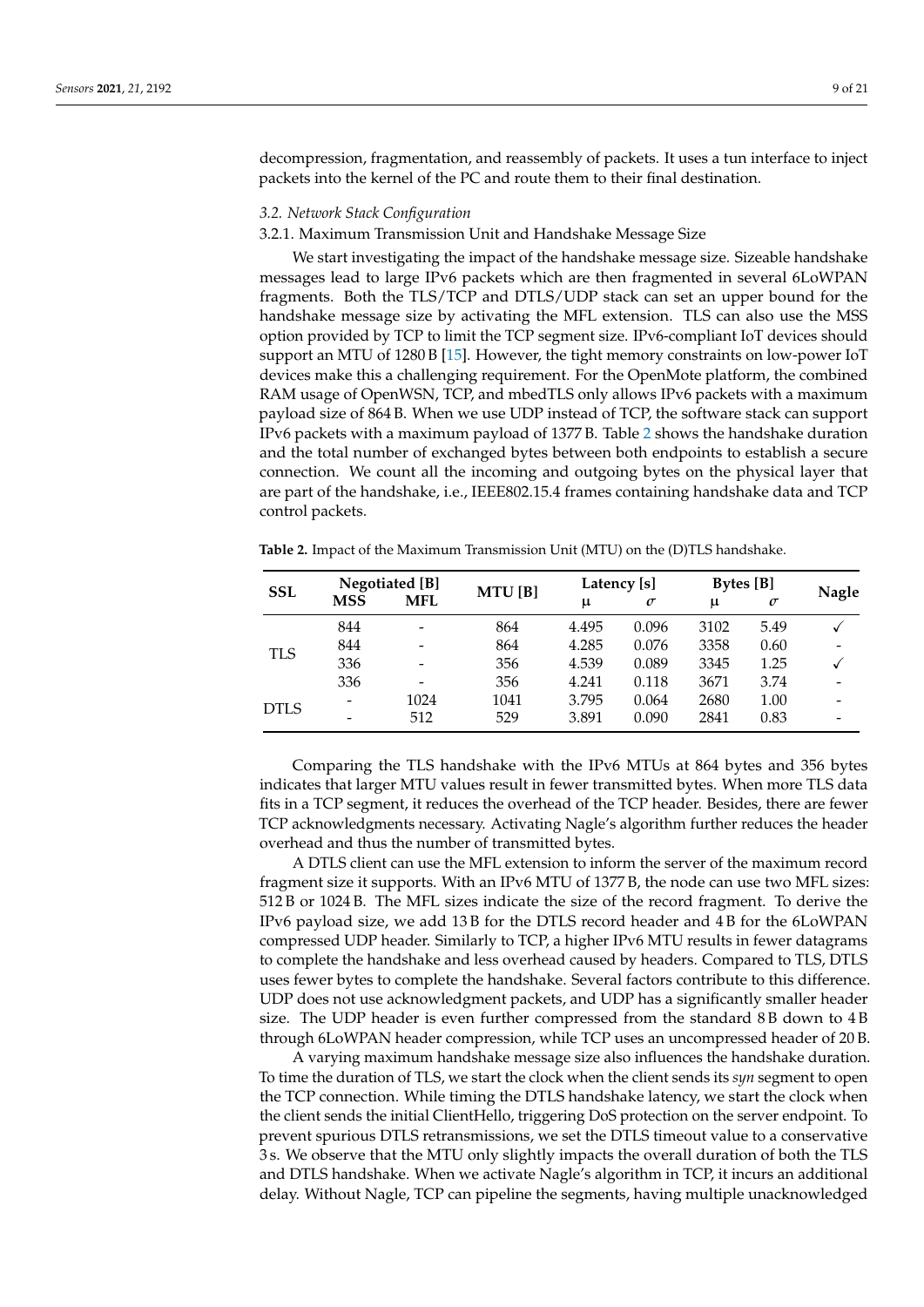segments in transit. Nagle's algorithm minimizes TCP header overhead but limits the number of unacknowledged segments in flight.

#### 3.2.2. TSCH Schedule

Until now, the experiments use a schedule at 100% duty cycle and a single-hop network, see Table [1.](#page-7-2) All slots are either allocated for transmission or reception. Figure [5](#page-9-0) shows the handshake duration when the network uses a more realistic duty cycle, and it is up to two hops deep. The MSF algorithm maintains the schedule. We choose a conservative DTLS timeout to prevent spurious retransmissions when lowering the duty cycle of the nodes. For both TLS and DTLS, we maximize the handshake message size, and we activate Nagle's algorithm for TCP. For the single-hop setup, the latency of both the TLS and DTLS handshake is quite similar. Below a 25% duty cycle, the delay induced by the TCP acknowledgment packets becomes more significant. When we repeat the same experiment with a two-hop network, the behavior is similar and amplified.

<span id="page-9-0"></span>

**Figure 5.** The duration for the (D)TLS handshake increases fast when the TSCH schedule is sparsely allocated.

#### *3.3. Handshake Reliability*

IEEE802.15.4 provides a reliable link and physical layer. Channel hopping and dedicated cells in the schedule mitigate many transmission errors due to multipath fading and collisions. The link layer uses acknowledgments, and OpenWSN performs up to 15 retransmissions combined with a back-off mechanism to minimize loss. However, constrained devices can drop IEEE802.15.4 frames due to limited packet buffer space on the constrained devices. To test how both TLS and DTLS behave when the lower layers do not provide 100% reliability, we set up an experiment where 6LoWPAN fragments have a 5% probability of being dropped when traversing the 6TiSCH network.

Figure [6](#page-10-0) shows the results for the TLS handshake. We compare the lower whiskers (which correspond to a handshake with no losses) with the median. We notice, with Nagle active, an increase between  $\pm 10\%$  and  $\pm 2\%$  in the number of transmitted bytes for an MTU of 356 B and 864 B, respectively. Similarly, we see an increase between  $\pm 10\%$  and  $\pm 15\%$ when Nagle is not active. Comparing the handshake duration, we measure an increase between  $\pm 15\%$  and  $\pm 10\%$  with Nagle active and  $\pm 11\%$  with Nagle inactive. We also notice that when TCP uses a larger MSS, the worst-case scenario deteriorates quickly.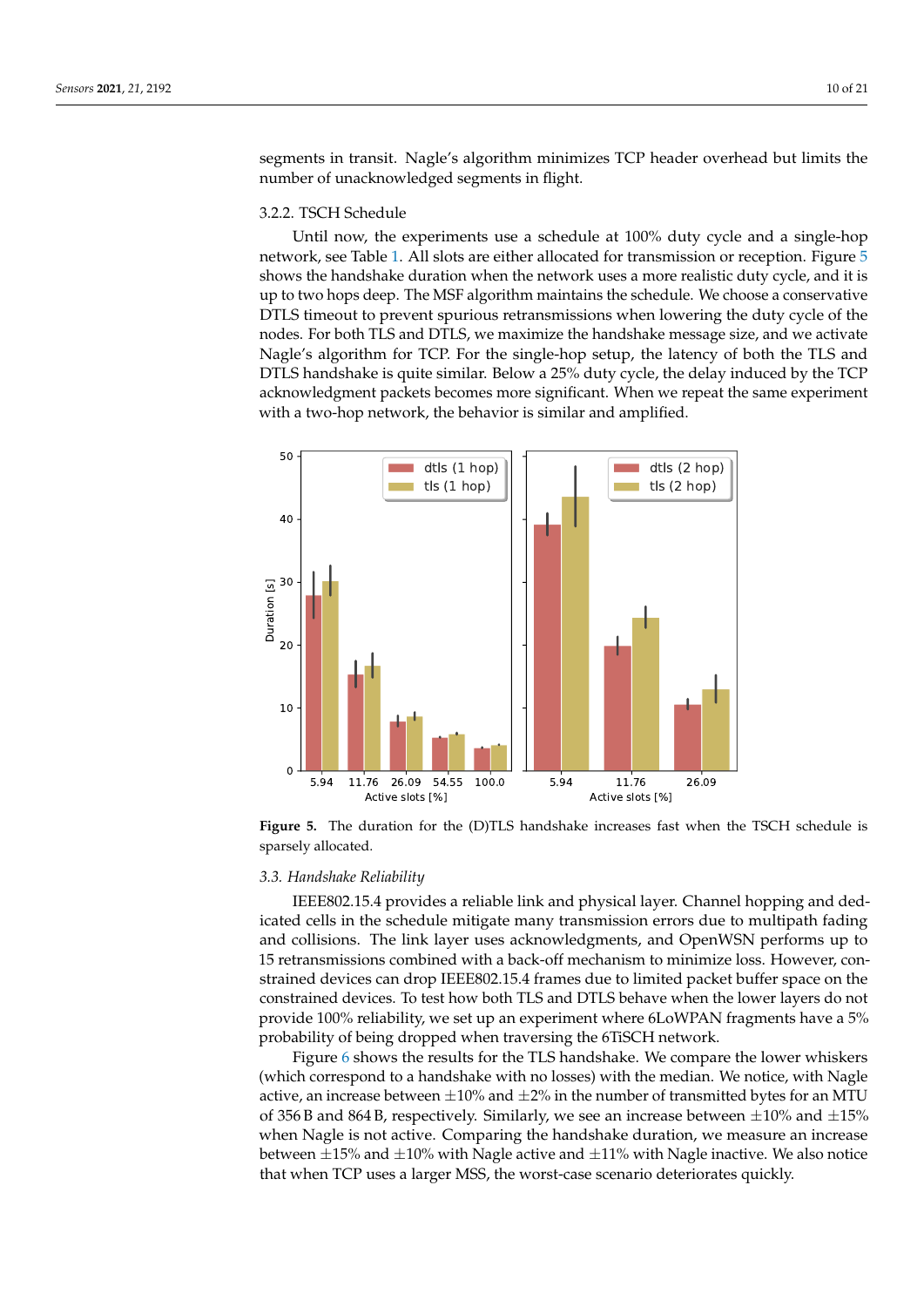<span id="page-10-0"></span>

**Figure 6.** Limiting the MTU, by negotiating a small Maximum Segment Size (MSS) in the TCP handshake, reduces the number of bytes retransmitted and improves the handshake duration.

We conclude that a lower MSS/MTU results in more bytes exchanged to establish the secure connection due to the header overhead. However, when there are losses, the small TCP segments allow to more precisely indicate, through the TCP SACK option, which segments require retransmission. When the receiver can accurately indicate which losses occurred, the transmitter can minimize the data it has to retransmit.

In a second experiment, we look at the behavior of the DTLS handshake over lossy links and compare it to the values obtained for TLS. Figure [7](#page-10-1) depicts the comparison between the lossy TLS and DTLS handshake. For an MTU of 529 B and 1041 B we measure an increase of  $\pm 31\%$  and  $\pm 45\%$ , respectively. Handshake duration roughly doubles.

<span id="page-10-1"></span>

**Figure 7.** Loss of a 6LoWPAN fragment causes significant retransmission activity during the DTLS handshake. A properly configured TCP stack recovers the lost fragment with minimal impact on the 6TiSCH network.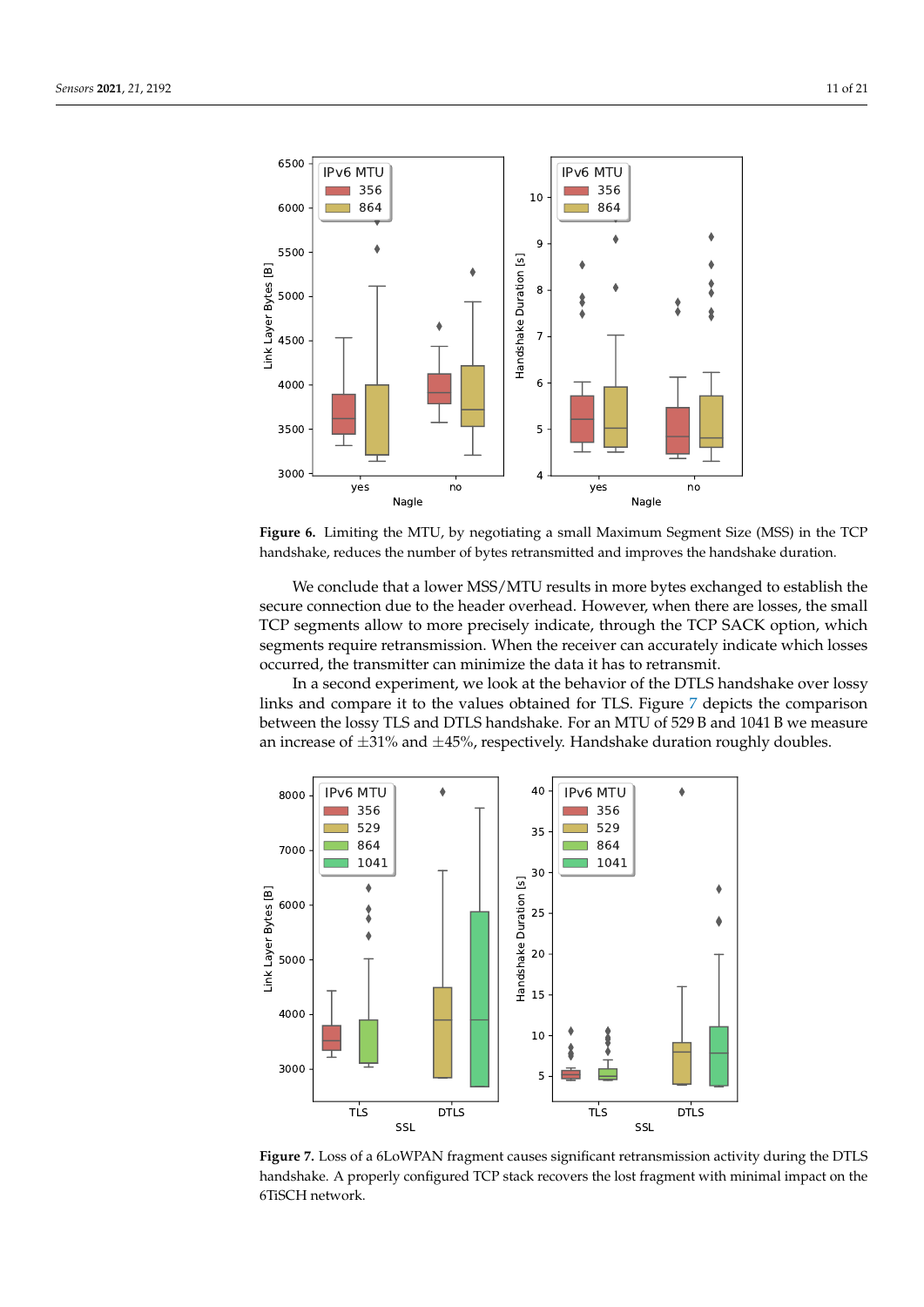The lack of control over the retransmission mechanism of DTLS results in a drastic increase in the number of bytes exchanged and total handshake duration. Since UDP combines many DTLS records of a flight in large datagrams, losing a single 6LoWPAN fragment results in the loss of all DTLS records. DTLS will then have to retransmit the entire flight.

## <span id="page-11-0"></span>**4. Insights: The (D)TLS Handshake over 6TiSCH**

#### *4.1. Handshake Reliability*

The results obtained in the previous section show that the retransmission behavior of DTLS is ill-suited for constrained networks. First, both endpoints must be capable of estimating network latency correctly to set an appropriate static value for the retransmission timeout. The default DTLS timeout of 1 s is too aggressive in most scenarios. Estimating network latency in a 6TiSCH network is tricky because it depends on the number of hops packets need to traverse, the density of the TSCH schedule (bandwidth), and the size of the packet. The 6TiSCH network fragments large IPv6 packets into multiple 6LoWPAN frames. The 6TiSCH devices send each fragment in an available active slot in the TSCH schedule. A network with a depth of multiple hops, combined with a sparse schedule, induces high latency on an end-to-end connection. The constrained endpoint in the 6TiSCH network should be aware of these factors impacting the RTT. An arbitrary DTLS endpoint on the Internet probably does not know that its messages will travel over a constrained 6TiSCH network.

Secondly, the cryptographic computations necessary to complete the handshake often take a long time on low-power devices, especially when they lack hardware acceleration. The RTT can significantly increase when constrained devices are computing the cryptographic functions, see Figure [8a](#page-11-1). Unless the Internet DTLS endpoint has a very conservative initial retransmission value for the DTLS handshake, the network and cryptographic latency will cause many spurious retransmissions. Since DTLS retransmits entire flights—which can easily reach more than 1000 B for flights four and five—this has dire consequences for the operation of the 6TiSCH network.

<span id="page-11-1"></span>

**Figure 8.** Computational-intensive computations can cause spurious retransmissions during the DTLS handshake. TCP's acknowledgments indicate that the TCP segment arrived correctly and no retransmission is necessary, even if a reply is not immediately received.

TLS relies on TCP to provide the necessary handshake reliability. TCP segments carry entire or partial TLS records, with each segment having its retransmission timer. Contrary to UDP, TCP uses acknowledgment packets in combination with its retransmission timers. The acknowledgments provide TCP with RTT estimation capability, see Figure [8b](#page-11-1). The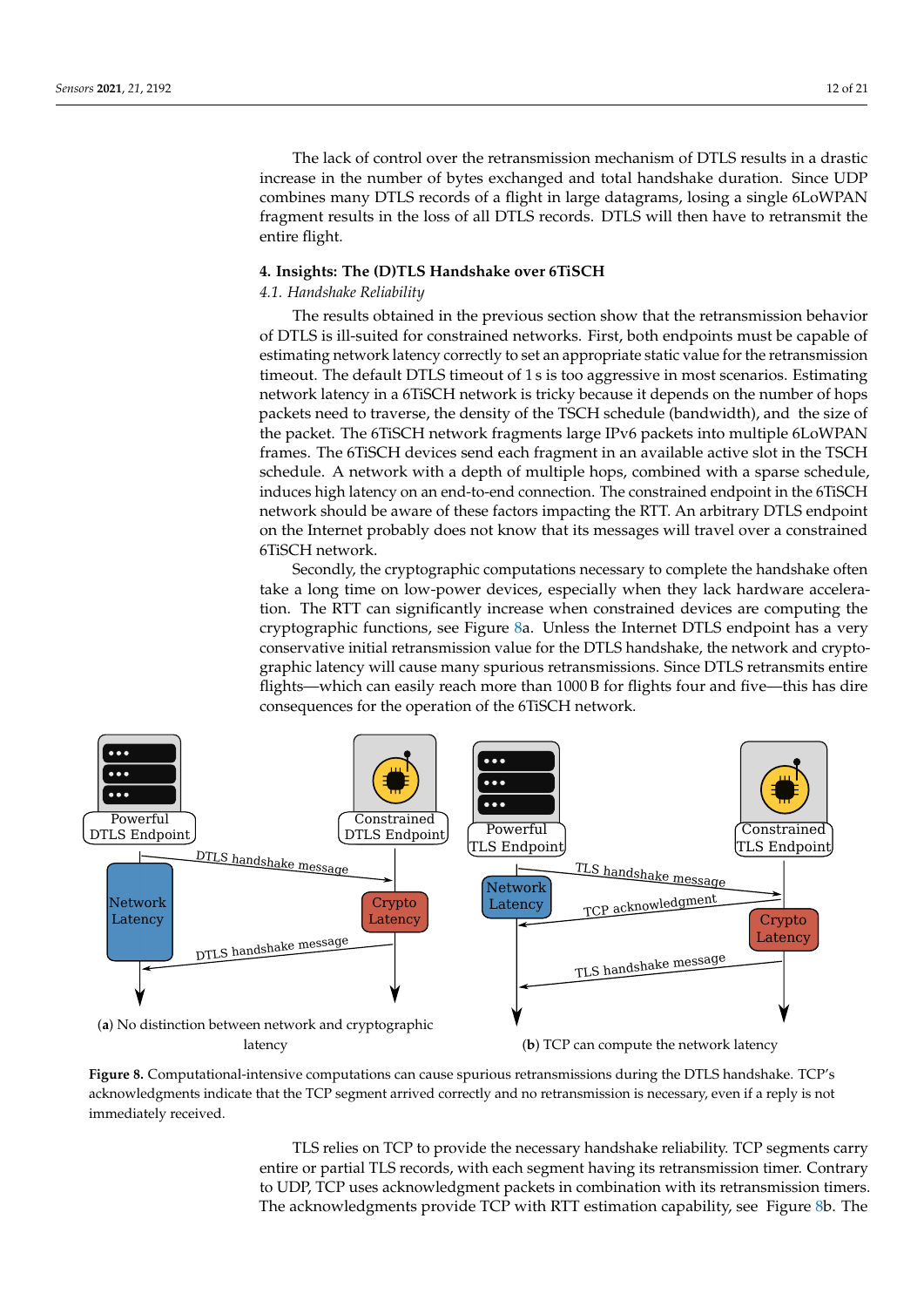retransmission timer is initialized at 1 s upon completion of the TCP handshake and gets updated throughout the connection lifetime. TCP's adaptive RTT estimation provides a significant advantage over the static timeout values of DTLS. However, the estimation happens on a per-segment basis and does not account for possible 6LoWPAN fragmentation. Smaller TCP segments can traverse the TSCH network quickly since they do not require 6LoWPAN fragmentation. Larger segments exhibit a much higher RTT due to 6LoWPAN fragmentation. When multiple small TCP segments are followed by a large segment, the Retransmission Timeout (RTO) value is too aggressive and causes a spurious retransmission of the large segment. We can limit the impact of spurious retransmissions by activating TCP's SACK option [\[22\]](#page-19-21). The option is advantageous in a scenario where multiple TCP segments are on the wire, and segments successfully received are interleaved with segments lost. A receiver can then add one or more SACK blocks to its acknowledgment packet to precisely indicate which segments need retransmission.

#### *4.2. Fragmentation*

The maximum size of a (D)TLS record is 16,535 B. A (D)TLS record is the unit of protection, meaning that the encryption and Message Authentication Code (MAC) are calculated over an entire record. The record must be fully received before it can be processed. In theory, both (D)TLS endpoints require an output and input buffer of 16,535 B to store records. Typically, constrained devices do not have sufficient RAM for buffers of this size. Several approaches are available to ensure the size of the incoming and outgoing handshake messages is limited.

By default, the DTLS handshake protocol supports the fragmentation of handshake messages to make sure that they do not exceed the PMTU, see Figures [3](#page-6-0) and [9.](#page-13-0) Large handshake messages can frequently occur when the messages contain certificate chains. In a 6TiSCH network, the PMTU depends on the number of 6LoWPAN fragments the individual constrained devices along the path can handle. In addition, the constrained destination must store all the fragments before reassembly. When the nodes are IPv6-compliant (MTU of 1280 B), they should at least be capable of storing 11 6LoWPAN frames.

To give the other endpoint an early warning about the limited PMTU, DTLS clients can use the MFL extension. When supported, MFL limits the size of the record fragments to 512 B, 1024 B, 2048 B or 4096 B. The main drawback is that MFL is optional and thus not supported by all DTLS endpoints. In addition, MFL negotiation can only be triggered by the DTLS client; the DTLS server cannot indicate to the client it wishes to limit the record fragment size. To address these issues the "record size limit" extension was defined. It is valid for all (D)TLS version and supposed to replace the deprecated MFL extension [\[23\]](#page-19-22).

TLS endpoints do not have a built-in fragmentation mechanism to limit the size of the handshake messages, but TLS depends on TCP to appropriately size its segments Figure [9.](#page-13-0) A constrained device can make use of TCP' Maximum Segment Size (MSS) option to explicitly set an upper bound to the segment size. In addition, TLS could use the MFL extension to reduce the record fragment size.

To analyze the impact of different MFL and MSS sizes on the fragmentation load in the network, we set up an experiment that measures the 6LoWPAN buffer pressure on the constrained (D)TLS endpoint. We do not consider the buffer pressure of the intermediate router nodes since they use fast fragment forwarding. 6LoWPAN fragments are not reassembled on the routers and are forwarded directly to the next hop [\[24\]](#page-19-23). As long as intermediate routers have sufficient active slots—allocated by the SF algorithm—their buffers should not overflow. Figure [10](#page-14-0) shows the results for varying configurations for both TLS and DTLS. We notice that for large handshake messages, Nagle's algorithm increases the buffer pressure (see the top plot). Recall that Nagle will try to fill up a TCP segment before transmission. The larger TCP segments require many 6LoWPAN fragments. We can clearly distinguish two phases in the handshake protocol. The initial peak corresponds to the reception of a group a 6LoWPAN fragments containing the *ServerCertificate*, *ServerKeyExchange*, *CertificateVerify*, and *ServerDone* messages. The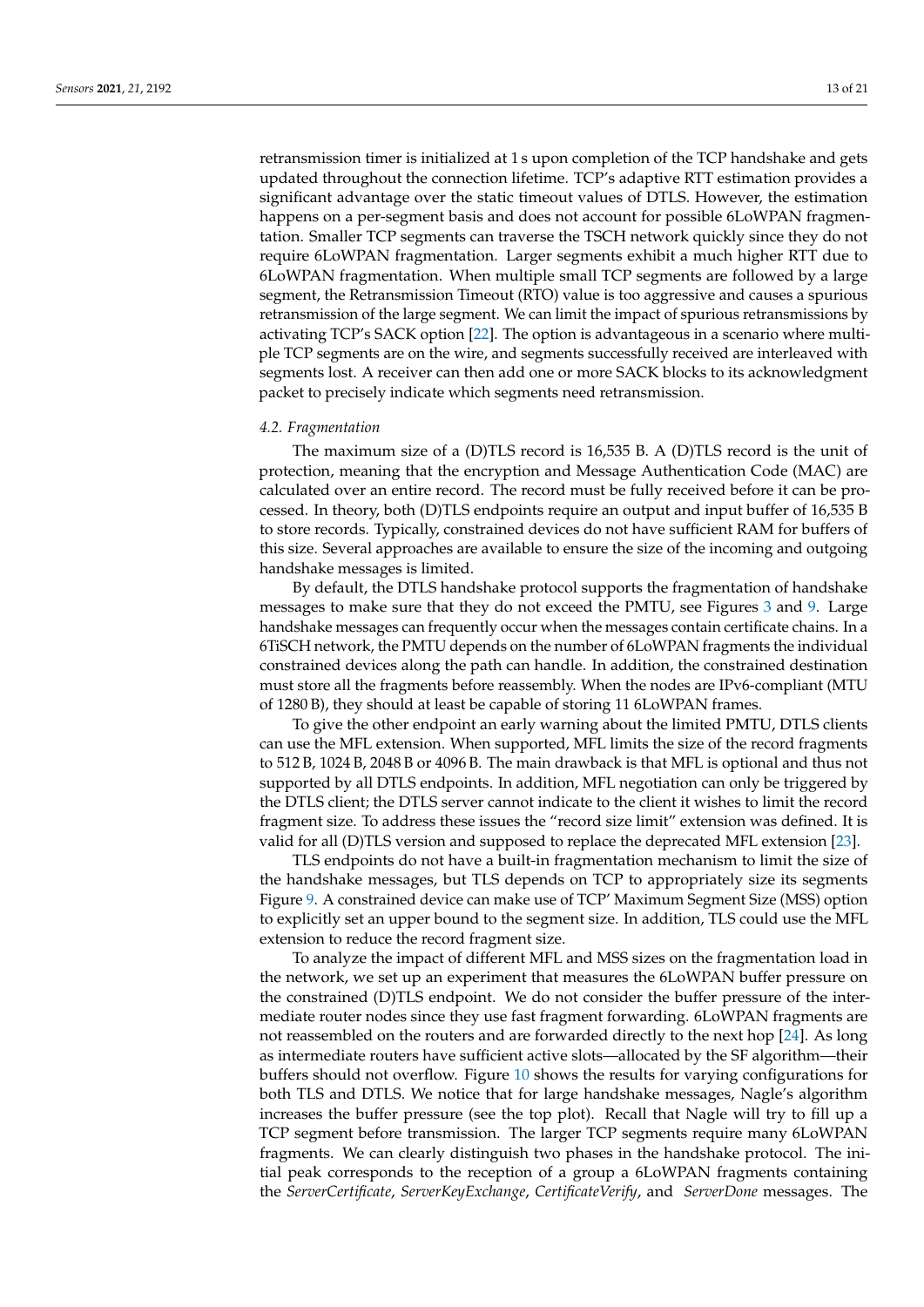second bump is the accumulation of 6LoWPAN fragments being queued for transmission, after the node has prepared its *ClientCertificate*, *ClientKeyExchange*, *CertificateVerify*, *ChangeCipherSpec*, and *Finished* messages. Without Nagle, the endpoints are free to split the TLS record data over several smaller segments, resulting in fewer 6LoWPAN fragments per IPv6 datagram. It does increase the total amount of bytes, as shown in Table [2,](#page-8-0) due to more header overhead and additional TCP acknowledgments.

<span id="page-13-0"></span>

**Figure 9.** The different layers on which fragmentation occurs before a handshake message is sent by the IEEE802.15.4 radio.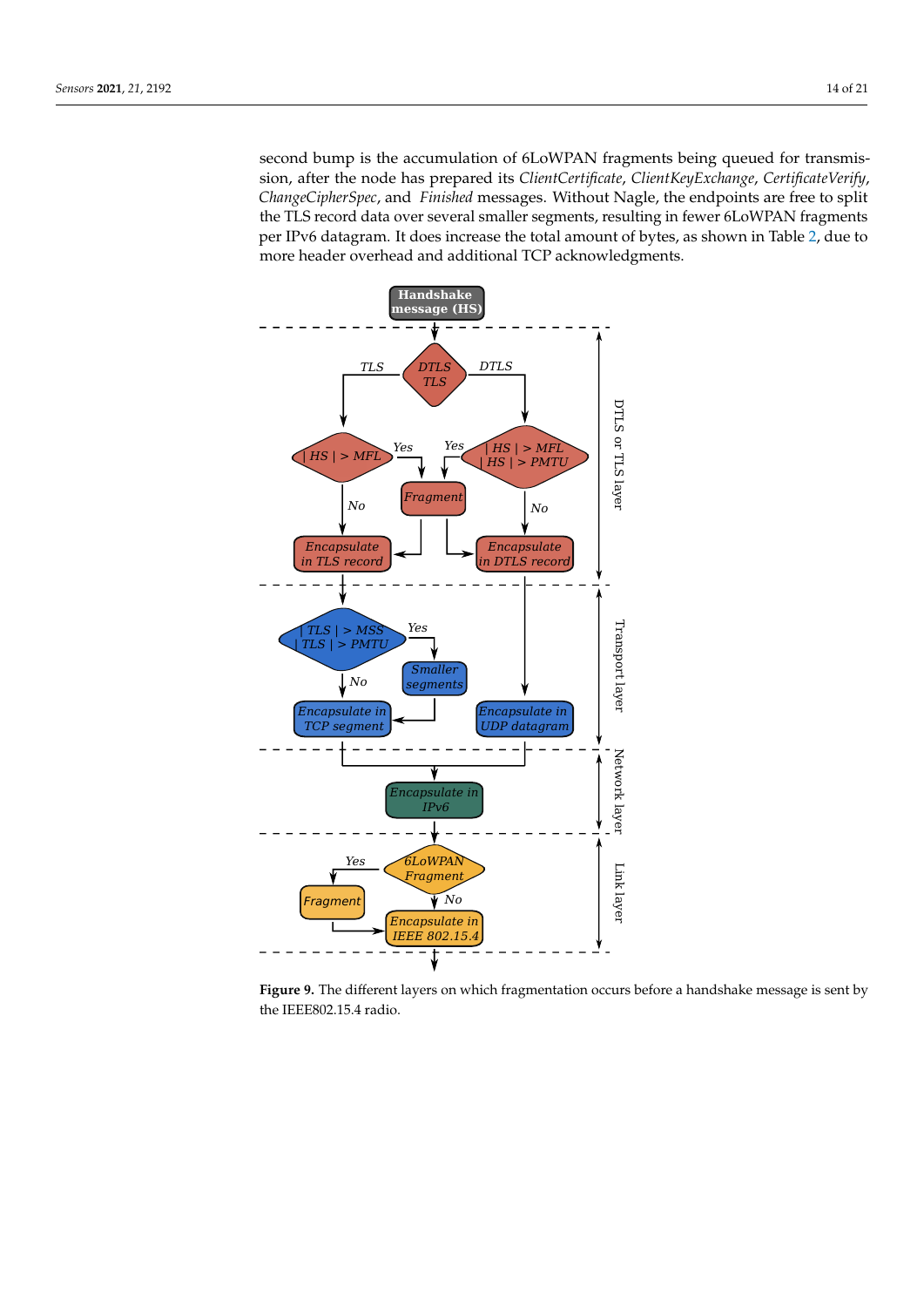<span id="page-14-0"></span>

**Figure 10.** Measured buffer pressure on the constrained endpoint for different network configurations. The y-axis shows the number of packets in the queue. The x-axis shows the number of calls to the packet allocation function in OpenWSN.

The behavior changes when we lower the handshake message size to 356 B. The initial peak, caused by the incoming server handshake messages, has completely disappeared. Since the segments are smaller, the receiving side needs to store fewer 6LoWPAN fragments before it can reassemble the original packet. Next, the node quickly prepares several short TCP segments (maximum size is 356 B), containing the *ClientCertificate*, *ClientKeyExchange*, *CertificateVerify*, *ChangeCipherSpec*, and *Finished* messages. When Nagle is not active, not all TCP segments are used at maximum capacity, which leads to more buffer spaces being occupied. With Nagle activated, fewer segments are created.

The DTLS handshake behaves similarly to a TLS connection that uses a large IPv6 MTU and Nagle's algorithm. DTLS sends entire flights at once, automatically causing many 6LoWPAN fragments in transit. A constrained endpoint must correctly receive all fragments before reassembly can take place. Forcing a lower handshake message size with the MFL extension reduces the buffer pressure for incoming messages, but does nothing to alleviate buffer pressure for outgoing messages.

#### *4.3. Burst Traffic*

Section [2](#page-2-0) shows how 6TiSCH uses its SF to manage the available bandwidth on the link-layer by allocating and deleting slots in the TSCH schedule. It is also the responsibility of the SF to ensure that limited packet buffers used by the constrained endpoint do not overflow, which would lead to packet loss. 6TiSCH defines a default MSF but allows developers to design their own SF. Of particular interest in our scenario is an SF that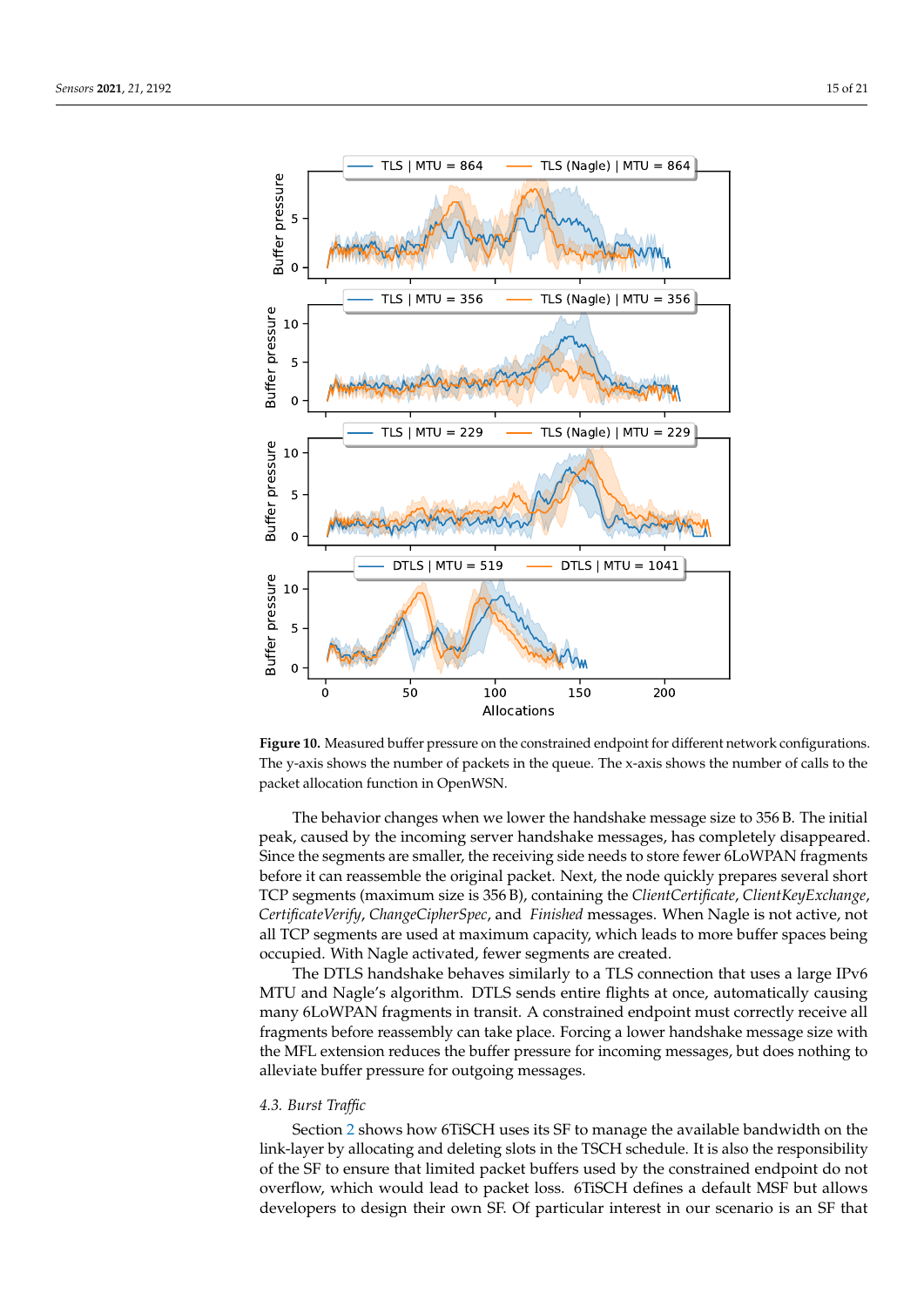handles bursty network traffic. Domingo-Prieto et al. [\[25\]](#page-19-24) proposed a fully distributed SF that manages the TSCH schedule through a Proportional, Integral, and Derivative (PID) control algorithm. The authors show that their approach obtains promising results in case of sudden traffic surges.

Alternatively, we could extend the 6P commands to build a virtual tunnel in the TSCH schedule. The tunnel would allow a burst of IEEE802.15.4 frames to traverse multiple hops quickly to the gateway. All 6P commands follow the same generic structure, defined in [\[13\]](#page-19-12), containing 2 B of opaque metadata. The SF and not by the 6P protocol interprets these 2 B. We could use the opaque metadata to instruct the SF to forward the slot allocation request recursively to its parent until it reaches the root, see Figure [11.](#page-15-0) Similarly, a slot deletion request can recursively clean up the previously allocated slots.

<span id="page-15-0"></span>

**Figure 11.** Slots are allocated in an interleaved, continuous manner to build a tunnel from the (D)TLS endpoint (C) over the intermediate hop (B) to the gateway (C).

Besides the 6P protocol, a constrained device could use TCP's traffic congestion algorithms. However, the traditional congestion mechanisms—Additive Increase/Multiplicate Decrease (AIMD) and TCP slow start—are not well-suited for wireless networks. The congestion mechanism increases or decreases the size of the congestion window, which is typically up to 4 times the MSS [\[26\]](#page-19-25). Alternatively, RFC6928 [\[27\]](#page-19-26) defines an experimental new value for the initial congestion window, which in practice results in an initial window of 10 times the MSS. The latter is nowadays used in many TCP implementations [\[16\]](#page-19-15). In case of bursty traffic like the TLS handshake, an initial small congestion window could limit the sending rate if a low enough MSS was negotiated and rapidly allow for more data in flight. Nagle's algorithm, see Algorithm [1](#page-3-0) can also help limit congestion by maximizing the efficiency of the buffer space on the constrained devices.

The IETF draft on lightweight TCP [\[16\]](#page-19-15) also mentions the use of the Explicit Congestion Control (ECN) bit in combination with TCP to limit network congestion. ECN allows a router (intermediate node) to signal a warning for looming congestion by setting a bit in the IP header of a packet, for example, when the internal buffer reaches 75% of its capacity. An ECN-enabled TCP receiver echoes back the congestion warning to the TCP sender by setting the ECN flag in its next acknowledgment. The sender then triggers congestion control measures as if a packet loss had occurred.

Finally, the use of delayed acknowledgment packets can also help reduce congestion. TCP's delayed acknowledgments are meant to reduce the number of acknowledgment packets sent within a TCP connection, thereby reducing network overhead. However, it is well-known that delayed acknowledgments should not be used in combination with Nagle's algorithm since this would impact network throughput.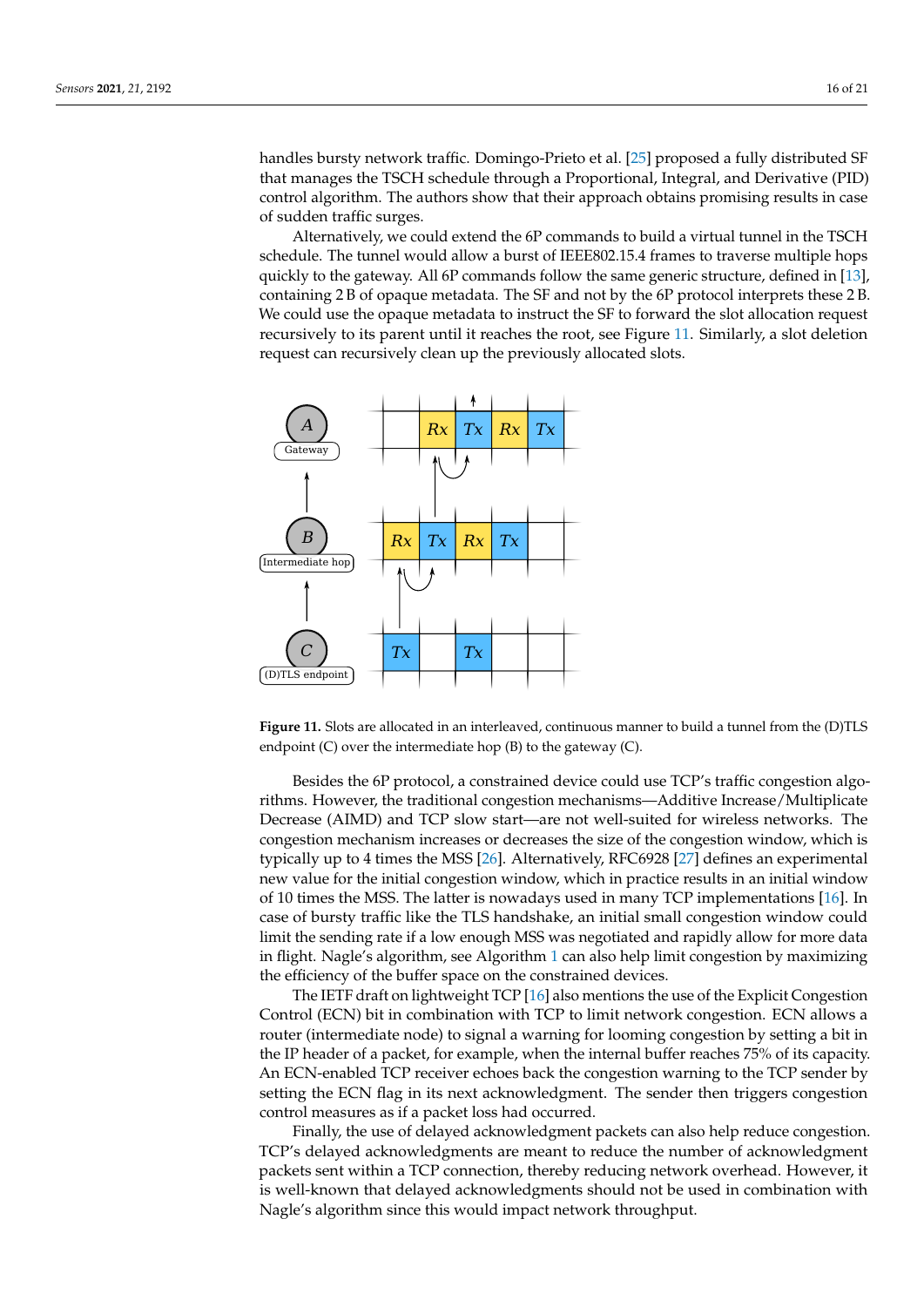Congestion control is not available when using UDP, and DTLS does not incorporate any of the TCP congestion control mechanisms. DTLS can, however, still use the 6P tunnel-building mechanism described above. Alternatively, the Datagram Congestion Control Protocol (DCCP) [\[28\]](#page-19-27) can carry DTLS messages. It provides congestion control for unreliable datagrams.

## <span id="page-16-0"></span>**5. Performance Enhancing Proxy for TLS/TCP**

Even though TCP's adaptive retransmission algorithm is a clear improvement over the static timers used in DTLS (see Figure [7\)](#page-10-1) it is still oblivious of the fragmentation occurring at the 6LoWPAN layer and the additional RTT this incurs. The latter can cause spurious retransmissions which are particularly expensive in constrained networks. In the experiments presented in Section [3,](#page-7-0) we solve this issue by dropping the initial *synack* segment during the TCP handshake. It causes a retransmission of the *synack* segment but opens the connection with a more conservative fallback RTO value of 3 s instead of 1 s [\[29\]](#page-19-28). It ensures that TCP does not start with round-trip time (RTT) estimation that is too aggressive, triggering needless retransmits during the TLS handshake. It is not possible to easily change the initial TCP RTO from user space. Updating this value in the code would require the recompilation of the Linux kernel.

To solve the problem in a more elegantly, we use a TCP Performance Enhancing Proxy (PEP) [\[11\]](#page-19-10). PEPs are a commonly used technique to accelerate TCP connections over satellite links without tampering with the TCP implementation details. It operates as follows:

- 1. The PEP intercepts a TCP connection before the segments are sent to the satellite, and it terminates the connection as if the interceptor is the intended destination. It immediately sends an acknowledgment back to the original sender.
- 2. It forwards the TCP segments further to the actual destination, but it accounts for the specifics of the satellite link, notably a long RTT.
- 3. In case of segment loss, the PEP takes care of retransmissions.

For the original TCP endpoints, the TCP PEP remains transparent. In a 6TiSCH network, the PEP can be cohosted with the network gateway (root). The network gateway intercepts the TCP connection and quickly generates acknowledgments for segments originating from the Internet, thereby preventing retransmissions due to fragmentationinduced latency. Since the network gateway is aware of the specifics of the 6TiSCH network, it can calculate a novel RTT, which takes into account the fragmentation rate and the allocated bandwidth in the 6TiSCH network. We implement the TCP PEP in OpenVisualizer and assess its performance, see Table [3.](#page-16-1)

| <b>SSL</b> | Negotiated | MTU[B] |       | Latency [s] | Bytes [B] |      |            |
|------------|------------|--------|-------|-------------|-----------|------|------------|
|            | <b>MSS</b> |        |       |             | u         | σ    |            |
|            | 844        | 864    | 3.323 | 0.125       | 3098      | 2.13 |            |
| TLS        | 844        | 864    | 3.209 | 0.083       | 3359      | 1.15 | Nagle<br>- |

<span id="page-16-1"></span>**Table 3.** Performance-enhancing proxy and TLS.

We notice that the TLS handshake takes one second less to complete compared to Table [2.](#page-8-0) Since the PEP acknowledges the segments coming from the server, we no longer need to drop the initial *synack* to force TCP to use a more conservative initial RTO. Surprisingly, the TLS handshake even completes faster than the DTLS handshake, even though it exchanges more bytes in total. However, the initial DoS protection of DTLS immediately triggers 6LoWPAN fragmentation and adds reassembly delays, while the TCP handshake packets are small and quickly traverse the 6TiSCH network. DTLS' MTU is also larger— 1041 B vs. 864 B—which again causes more delays during fragment reassembly. The TCP acknowledgments are small and do not require fragmentation. It limits their impact on the overall duration of the handshake. We can conclude that DTLS spends a significant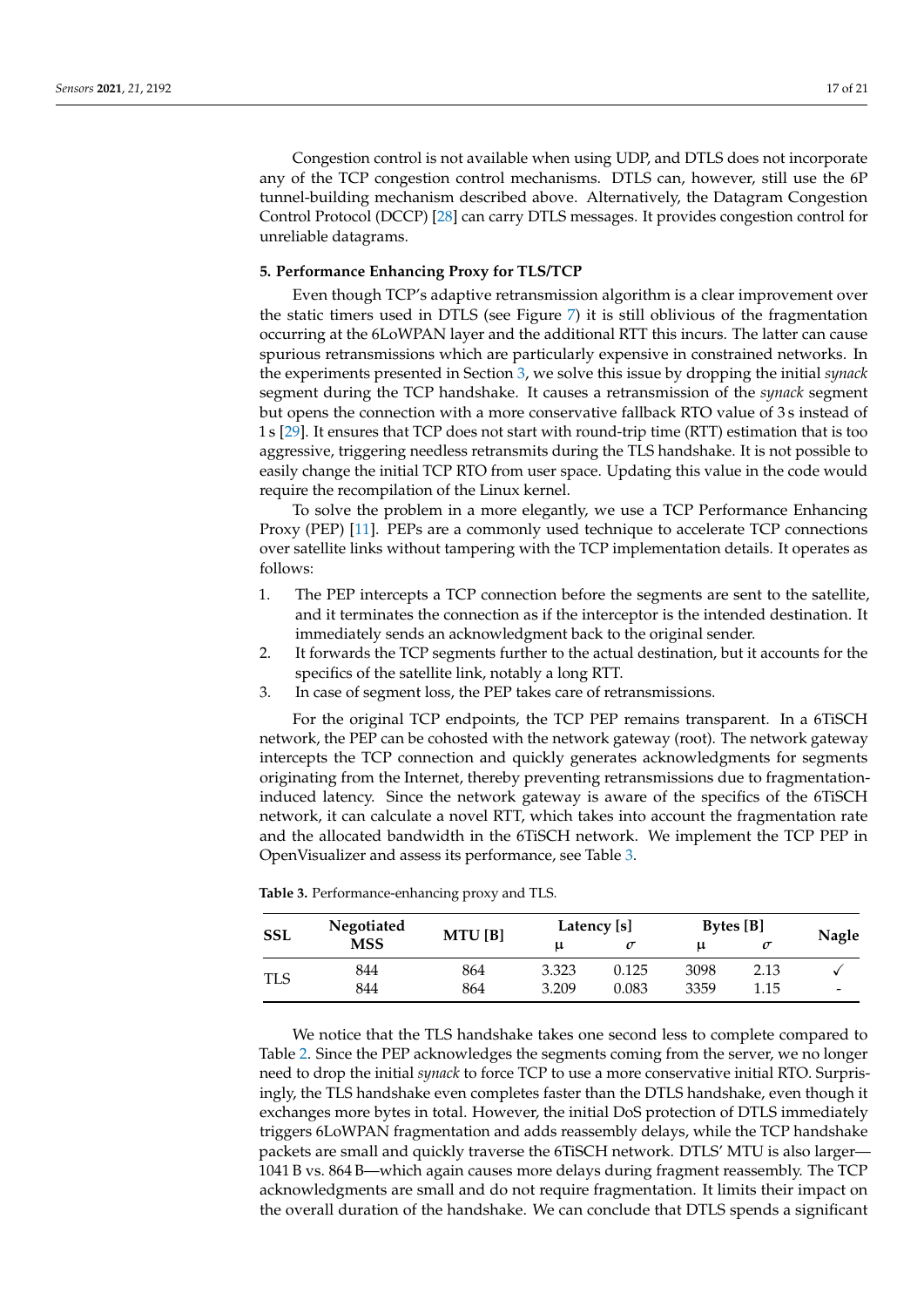amount of time waiting for all the 6LoWPAN fragments because of the high fragmentation rate of the UDP datagrams.

## <span id="page-17-0"></span>**6. Improvements in (D)TLSv1.3**

In 2013, the IETF started working on a new version of the TLS protocol, called TLSv1.3 [\[30\]](#page-20-0). TLSv1.3 entered RFC status in March 2018. The latest iteration of the TLS protocol contains some significant improvements that are also interesting for low-power devices. Not only does the new specification improve the security of the protocol but it also reduces the latency of the handshake phase. It now takes one full RTT less to complete. While TLSv1.2 takes two full RTTs until application data can be exchanged, TLSv1.3 by default only requires one RTT. The client tries to guess the key exchange algorithm the server is going to pick, allowing the client to send its key share during the first RTT. In case the client picks an unsupported algorithm, the server requests a new key share. Since the number of possible key exchange algorithms is drastically reduced in TLSv1.3 compared to TLSv1.2, there is a good chance the client chooses a supported algorithm.

At the time of writing, the DTLSv1.3 specification [\[31\]](#page-20-1) is still in draft status at the IETF. In addition to the changes it inherits from the TLSv1.3 specification—faster handshake completion—it also updates some features specific to DTLS. It omits superfluous version numbers and type fields in the headers, it has a novel variable-length record header with support for a connection identifier and uses fewer bits to encode sequence and epoch numbers. However, the most important change concerning constrained devices is the introduction of a new content type called ACK. A DTLSv1.3 endpoint can use acknowledgment messages when it detects disruptions during the reception of a DTLS flight. The draft proposes to arm a timer for 1/4 of the duration of the current retransmission timer timeout after a disruption is detected. When the timer expires, the endpoint generates an acknowledgment for the parts of the flight that were well-received and correctly processed by including a list of the record numbers in the acknowledgment message. Upon reception of an acknowledgment the sender disables the retransmission timer and retransmits only the record fragments that were lost.

## <span id="page-17-1"></span>**7. Related Work**

The literature contains several works that study the performance of TLS and DTLS in the context of the IoT. They majorly focus the cryptographic overhead of the protocols and propose alternative schemes to offload the resource-demanding computations, in particular asymmetric cryptography [\[32](#page-20-2)[–35\]](#page-20-3).

The work presented by Vučinić et al. [\[36\]](#page-20-4) considers the performance of transport layer security in constrained environments. The authors focus only on the DTLS protocol, but they investigate its performance in combination with two duty-cycled MAC-layer protocols: X-MAC, a preamble sampling protocol [\[37\]](#page-20-5) and beacon-enabled IEEE 802.15.4 [\[38\]](#page-20-6). The results on handshake duration in multihop, duty-cycled networks, obtained through the Contiki Cooja simulator [\[39\]](#page-20-7), are similar to ours. Our work extends the previous by considering the TLS standard as well, using the constrained IPv6-enabled 6TiSCH stack, implementing the experiments on state-of-the-art hardware, and presenting the side-by-side performance comparison with DTLS in different scenarios.

RFC7925 [\[40\]](#page-20-8) describes generic DTLS and TLS profiles for constrained IoT devices. It does not alter the protocols but recommends specific configuration options to make the protocols reasonably implementable on most devices. Some of the recommendations made are:

- Set the initial timeout for the DTLS handshake to 9 s.
- Mandatory client support for the MFL extension.
- Session resumption (which requires less messages to be exchanged and only symmetric cryptography). In addition, when the server is constrained instead of the client, support for client-side handshake state storage [\[41\]](#page-20-9).
- Use TLS-FALSESTART [\[42\]](#page-20-10) to shave off one RTT and speed up the handshake duration.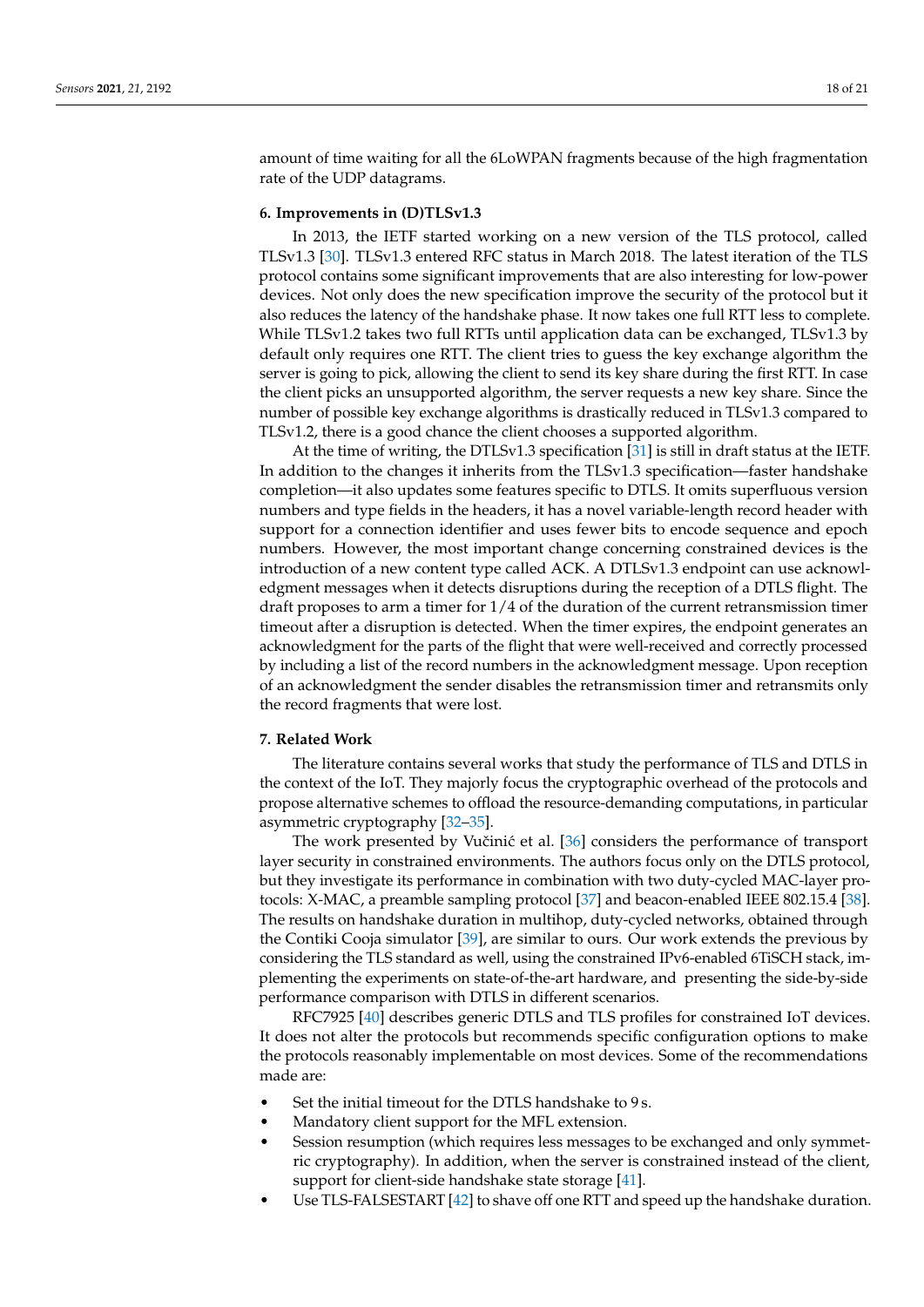• Optionally, use of the (D)TLS heartbeat extension [\[43\]](#page-20-11) to verify whether the peer is still alive and keep the connection up (preventing a new handshake).

The first two recommendations are straightforward. Since the original default timeout value of 1 s is too aggressive for most constrained networks, a more conservative choice is proposed. The RFC argues that 9 s is big enough to absorb large latency variance due to slow computations or intrinsic network characteristics [\[40\]](#page-20-8). The mandatory client-side MFL support allows notifying the server of limited buffer space on the client. However, the server can ignore the extension. The remaining recommendations focus on preventing a new full handshake by either keeping the connection alive or using restricted versions of the handshake protocol. The TLS-FALSESTART and heartbeat extension necessitate additional code to the stack, while session resumption forces either the server or client to store state information.

# <span id="page-18-0"></span>**8. Conclusions**

In this article, we investigate the network performance of the TLSv1.2 and DTLSv1.2 handshake when messages are transferred over a 6TiSCH network. Although DTLS has been the defacto security protocol for the IoT in the past years, we show that some caution is advised when using it to protect application traffic in low-bandwidth, multihop networks. The unreliability of the underlying transport layer forced the DTLS designers to reimplement several TCP-like features in the DTLS handshake protocol. However, these mechanisms are less flexible than their TCP counterpart. On the one hand, DTLS' handshake outperforms TLS' handshake when it has an ideal communication link between both peers. It uses between 500 B and 800 B less, and completes roughly 0.6 s faster. On the other hand, the performance of the DTLS handshake degrades rapidly when the link quality deteriorates, the performance of the TLS handshake remains more stable in the same conditions. When transport layer packets have a 5% probability of getting lost, the DTLS handshake duration more than doubles, and it uses between  $\pm 37\%$  and  $\pm 45\%$  more bytes. The TLS handshake duration grows between  $\pm 10\%$  and  $\pm 15\%$ , and the number of exchanged bytes grows between  $\pm 2\%$  and  $\pm 15\%$ . The different TCP options allow a developer to tailor the TCP stack and the TLS handshake to the characteristics of the constrained network.

Besides the handshake comparison, we also propose an improvement for the TLS handshake based on a TCP PEP. The PEP aims to resolve the issues that arise when 6LoW-PAN fragmentation adds network latency, hidden to the TCP retransmission mechanism. Experimental results show that the PEP accelerates the handshake and removes any spurious retransmissions.

Our current work focuses on analyzing the performance of TLSv1.3 and DTLSv1.3 in constrained networks.

**Author Contributions:** Conceptualization, T.C., F.R.; Methodology, T.C.; Software, T.C.; Writing original draft, T.C., M.V., and T.W.; Writing—review & editing, M.V., T.W., F.R. and B.T.; Supervision, B.T. and F.R.; Project administration, B.T. All authors have read and agreed to the published version of the manuscript.

**Funding:** This work is partly funded by the European Commission through H2020 SPARTA, grant agreement No 830892, [www.sparta.eu.](www.sparta.eu)

**Institutional Review Board Statement:** Not applicable.

**Informed Consent Statement:** Not applicable.

**Data Availability Statement:** The source code used for the experiments is hosted at [https://github.](https://github.com/openwsn-berkeley/openwsn-fw) [com/openwsn-berkeley/openwsn-fw](https://github.com/openwsn-berkeley/openwsn-fw) and <https://github.com/ARMmbed/mbedtls> (accessed on 1 February 2021).

**Conflicts of Interest:** The authors declare no conflict of interest.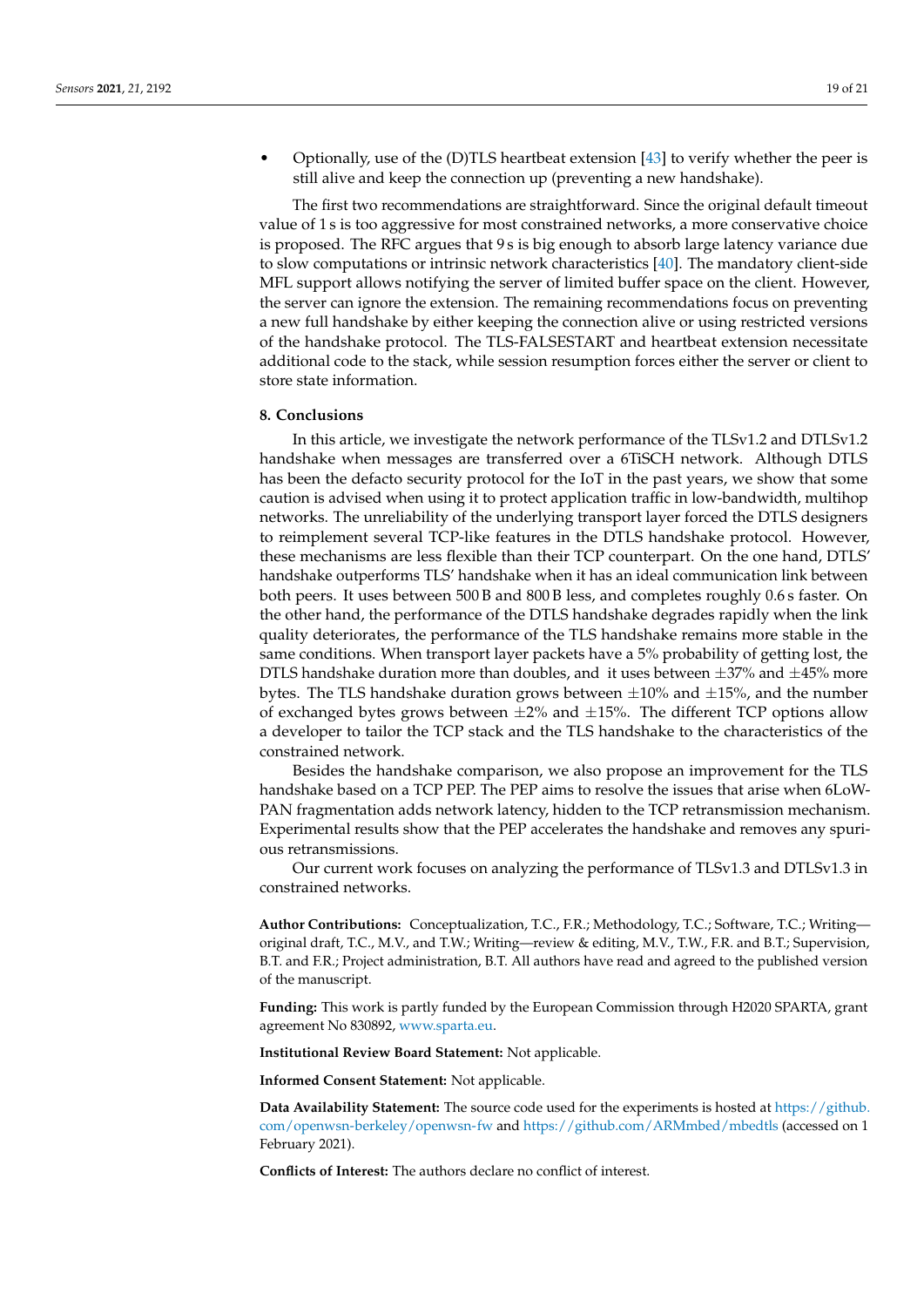## **References**

- <span id="page-19-0"></span>1. Vilajosana, X.; Watteyne, T.; Chang, T.; Vučinić, M.; Duquennoy, S.; Thubert, P. IETF 6TiSCH: A Tutorial. *IEEE Commun. Surv. Tutor.* **2019**, *22*, 595–615. [\[CrossRef\]](http://doi.org/10.1109/COMST.2019.2939407)
- <span id="page-19-1"></span>2. Selander, G.; Mattsson, J.; Palombini, F.; Seitz, L. *Object Security for Constrained RESTful Environments (OSCORE)*; Technical Report RFC8613; RFC, Ed.; 2019. Available online: <https://datatracker.ietf.org/doc/rfc8613/> (accessed on 1 February 2021).
- <span id="page-19-2"></span>3. Selander, G.; Mattsson, J.; Palombini, F. *Ephemeral Diffie-Hellman Over COSE (EDHOC)*; Technical Report Draft-Selander-Lake-Edhoc-05 [Work-in-Progress]; RFC, Ed.; 2021. Available online: <https://datatracker.ietf.org/doc/draft-ietf-lake-edhoc/05/> (accessed on 1 February 2021).
- <span id="page-19-3"></span>4. Dierks, T.; Rescorla, E. *The Transport Layer Security (TLS) Protocol Version 1.2*; Technical Report RFC5246; RFC, Ed.; 2008. Available online: <https://datatracker.ietf.org/doc/rfc5246/> (accessed on 1 February 2021).
- <span id="page-19-4"></span>5. Rescorla, E.; Modadugu, N. *Datagram Transport Layer Security Version 1.2*; RFC 6347; RFC, Ed.; 2012. Available online: <https://datatracker.ietf.org/doc/rfc6347/> (accessed on 1 February 2021).
- <span id="page-19-5"></span>6. ARM. *ARM MBEDTLS*; Arm. 2020. Available online: <https://tls.mbed.org/> (accessed on 1 February 2021).
- <span id="page-19-6"></span>7. wolfSSL. *wolfSSL*; wolfSSL. 2020. Available online: <https://www.wolfssl.com/> (accessed on 1 February 2021).
- <span id="page-19-7"></span>8. IEEE. *IEEE Standard for Low-Rate Wireless Networks*; IEEE Std 802.15.4-2015 (Revision of IEEE Std 802.15.4-2011); IEEE: Piscataway, NJ, USA, 2016; pp. 1–709.
- <span id="page-19-8"></span>9. Watteyne, T.; Mehta, A.; Pister, K. Reliability through Frequency Diversity: Why Channel Hopping Makes Sense. In Proceedings of the Symposium on Performance Evaluation of Wireless Ad hoc, Sensor and Ubiquitous Networks (PE-WASUN), Tenerife, Canary Islands, Spain, 26–30 October 2009; pp. 116–123.
- <span id="page-19-9"></span>10. OpenWSN. *OpenWSN*; OpenWSN. 2020. Available online: <https://openwsn.atlassian.net/wiki/spaces/OW/overview> (accessed on 1 February 2021).
- <span id="page-19-10"></span>11. Kojo, M.; Griner, J.; Montenegro, G.; Shelby, Z. *Performance Enhancing Proxies Intended to Mitigate Link-Related Degradations*; Technical Report RFC3135; RFC, Ed.; 2001. Available online: <https://datatracker.ietf.org/doc/rfc3135/> (accessed on 1 February 2021).
- <span id="page-19-11"></span>12. IEEE. *IEEE Standard for Local and Metropolitan Area Networks—Part 15.4: Low-Rate Wireless Personal Area Networks (LR-WPANs) Amendment 1: MAC Sublayer*; Technical Report 802.15.4; IEEE: Piscataway, NJ, USA, 2016.
- <span id="page-19-12"></span>13. Wang, Q.; Vilajosana, X.; Watteyne, T. *6TiSCH Operation Sublayer (6top) Protocol (6P)*; Technical Report RFC8480; RFC, Ed.; 2018. Available online: <https://datatracker.ietf.org/doc/rfc8480/> (accessed on 1 February 2021).
- <span id="page-19-13"></span>14. Vilajosana, X.; Watteyne, T.; Vučinić, M.; Chang, T.; Pister, K.S. 6TiSCH: Industrial Performance for IPv6 Internet-of-Things Networks. *Proc. IEEE* **2019**, *107*, 1153–1165. [\[CrossRef\]](http://dx.doi.org/10.1109/JPROC.2019.2906404)
- <span id="page-19-14"></span>15. Deering, S.; Hinden, R. *Internet Protocol, Version 6 (IPv6) Specification*; Technical Report RFC8200; RFC, Ed.; 2017. Available online: <https://datatracker.ietf.org/doc/rfc8200/> (accessed on 1 February 2021).
- <span id="page-19-15"></span>16. Gomez, C.; Crowcroft, J.; Scharf, M. *TCP Usage Guidance in the Internet of Things (IoT)*; Technical Report Draft-Ietf-Lwig-Tcp-Constrained-Node-Networks-09 [Work-in-Progress]; RFC, Ed.; 2019. Available online: [https://datatracker.ietf.org/doc/draft](https://datatracker.ietf.org/doc/draft-ietf-lwig-tcp-constrained-node-networks/)[ietf-lwig-tcp-constrained-node-networks/](https://datatracker.ietf.org/doc/draft-ietf-lwig-tcp-constrained-node-networks/) (accessed on 1 February 2021).
- <span id="page-19-16"></span>17. Braden, R. *Requirements for Internet Hosts—Communication Layers*; Technical Report RFC1122; RFC, Ed.; 1989. Available online: <https://datatracker.ietf.org/doc/rfc1122/> (accessed on 1 February 2021).
- <span id="page-19-17"></span>18. Nagle, J. *Congestion Control in IP/TCP Internetworks*; RFC 896; RFC, Ed.; RFC, Ed.; 1984. Available online: [https://datatracker.ietf.](https://datatracker.ietf.org/doc/rfc896/) [org/doc/rfc896/](https://datatracker.ietf.org/doc/rfc896/) (accessed on 1 February 2021).
- <span id="page-19-18"></span>19. Kent, S.; Atkinson, R. *Security Architecture for the Internet Protocol*; Technical Report RFC2401; RFC, Ed.; 1998. Available online: <https://datatracker.ietf.org/doc/rfc2401/> (accessed on 1 February 2021).
- <span id="page-19-19"></span>20. Modadugu, N.; Rescorla, E. The Design and Implementation of Datagram TLS. In Proceedings of Network and Distributed System Security Symposium (NDSS), San Diego, CA, USA, 5–6 February 2004. [\[CrossRef\]](http://dx.doi.org/10.2514/6.2012-4835)
- <span id="page-19-20"></span>21. Texas Instruments. *A Powerful System-On-Chip for 2.4-GHz IEEE 802.15.4-2006 and ZigBee Applications*; Texas Instruments. 2012. Available online: <https://www.ti.com/product/CC2538> (accessed on 1 February 2021).
- <span id="page-19-21"></span>22. Mathis, M.; Mahdavi, J.; Floyd, S.; Romanow, A. *TCP Selective Acknowledgment Options*; Technical Report RFC2018; RFC, Ed.; 1996. Available online: <https://datatracker.ietf.org/doc/rfc2018/> (accessed on 1 February 2021).
- <span id="page-19-22"></span>23. Thomson, M. *Record Size Limit Extension for TLS*; Technical Report RFC8449; RFC, Ed.; 2018. Available online: [https://datatracker.](https://datatracker.ietf.org/doc/rfc8449/) [ietf.org/doc/rfc8449/](https://datatracker.ietf.org/doc/rfc8449/) (accessed on 1 February 2021).
- <span id="page-19-23"></span>24. Tanaka, Y.; Minet, P.; Watteyne, T. 6LoWPAN Fragment Forwarding. *IEEE Commun. Stand. Mag.* **2019**, *3*, 35–39. [\[CrossRef\]](http://dx.doi.org/10.1109/MCOMSTD.2019.1800029)
- <span id="page-19-24"></span>25. Domingo-Prieto, M.; Chang, T.; Vilajosana, X.; Watteyne, T. Distributed PID-based Scheduling for 6TiSCH Networks. *IEEE Commun. Lett.* **2016**, *20*, 1006–1009. [\[CrossRef\]](http://dx.doi.org/10.1109/LCOMM.2016.2546880)
- <span id="page-19-25"></span>26. Allman, M.; Floyd, S.; Partridge, C. *Increasing TCP's Initial Window*; Technical Report RFC3390; RFC, Ed.; 2002. Available online: <https://datatracker.ietf.org/doc/rfc3390/> (accessed on 1 February 2021).
- <span id="page-19-26"></span>27. Chu, J.; Dukkipati, N.; Cheng, Y.; Mathis, M. *Increasing TCP's Initial Window*; Technical Report RFC6928; RFC, Ed.; 2013. Available online: <https://datatracker.ietf.org/doc/rfc6928/> (accessed on 1 February 2021).
- <span id="page-19-27"></span>28. Kohler, E.; Handley, M.; Floyd, S. *Datagram Congestion Control Protocol (DCCP)*; Technical Report RFC4340; RFC, Ed.; 2006. Available online: <https://datatracker.ietf.org/doc/rfc4340/> (accessed on 1 February 2021).
- <span id="page-19-28"></span>29. Paxson, V.; Allman, M.; Chu, J.; Sargent, M. Computing TCP's Retransmission Timer; *Technical Report RFC6259*; RFC, Ed.; 2011. Available online: <https://datatracker.ietf.org/doc/rfc6259/> (accessed on 1 February 2021).